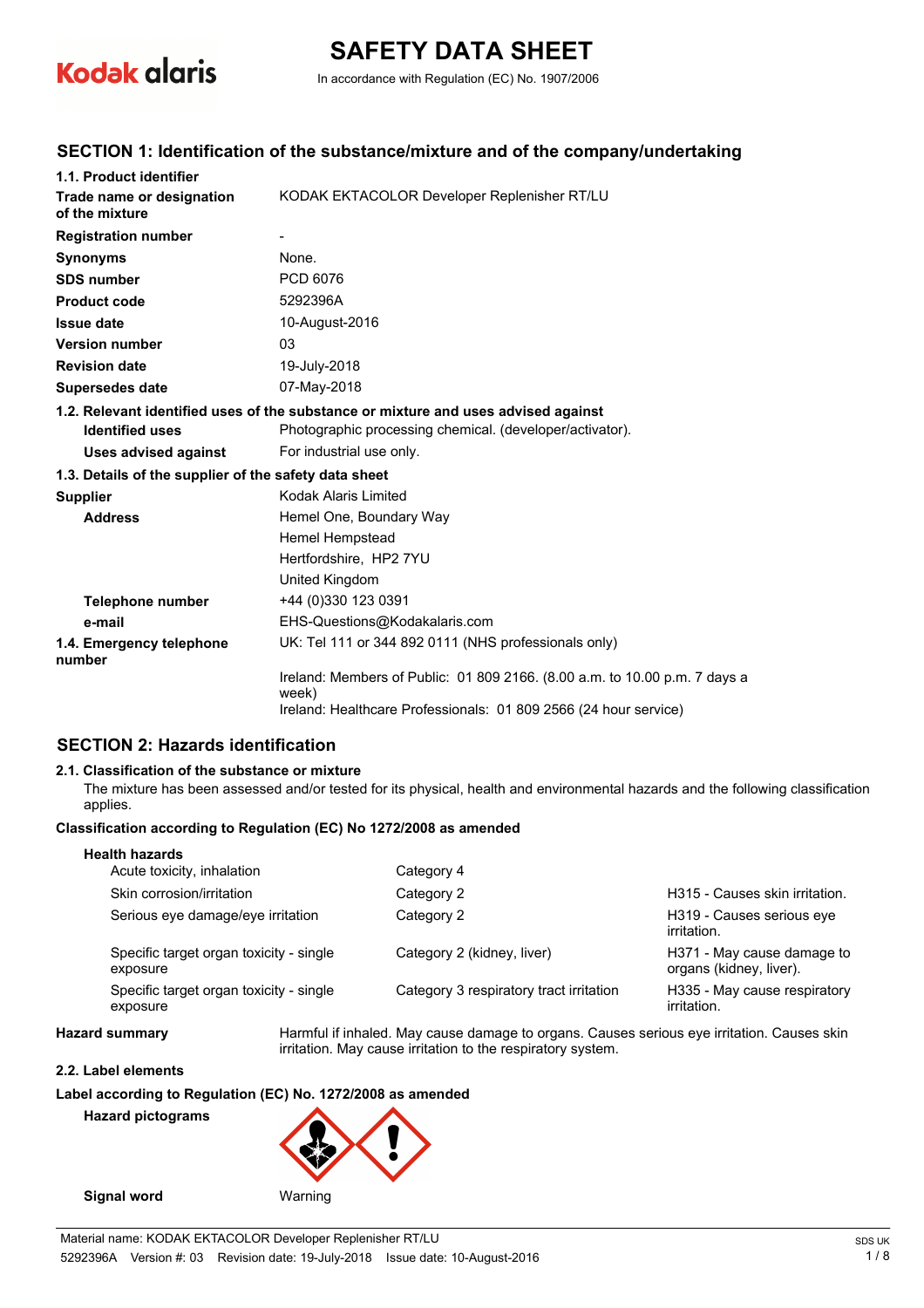| <b>Hazard statements</b>        |                                                                                                                                     |
|---------------------------------|-------------------------------------------------------------------------------------------------------------------------------------|
| H315                            | Causes skin irritation.                                                                                                             |
| H319                            | Causes serious eve irritation.                                                                                                      |
| H332                            | Harmful if inhaled.                                                                                                                 |
| H335                            | May cause respiratory irritation.                                                                                                   |
| H371                            | May cause damage to organs (kidney, liver).                                                                                         |
| <b>Precautionary statements</b> |                                                                                                                                     |
| <b>Prevention</b>               |                                                                                                                                     |
| P260                            | Do not breathe mist or vapour.                                                                                                      |
| P <sub>264</sub>                | Wash thoroughly after handling.                                                                                                     |
| P270                            | Do not eat, drink or smoke when using this product.                                                                                 |
| P271                            | Use only outdoors or in a well-ventilated area.                                                                                     |
| P <sub>280</sub>                | Wear eve protection/face protection.                                                                                                |
| P280                            | Wear protective gloves.                                                                                                             |
| <b>Response</b>                 |                                                                                                                                     |
| $P302 + P352$                   | IF ON SKIN: Wash with plenty of water.                                                                                              |
| $P304 + P340$                   | IF INHALED: Remove person to fresh air and keep comfortable for breathing.                                                          |
| P305 + P351 + P338              | IF IN EYES: Rinse cautiously with water for several minutes. Remove contact lenses, if present<br>and easy to do. Continue rinsing. |
| $P308 + P311$                   | IF exposed or concerned: Call a POISON CENTER/doctor.                                                                               |
| $P332 + P313$                   | If skin irritation occurs: Get medical advice/attention.                                                                            |
| $P337 + P313$                   | If eye irritation persists: Get medical advice/attention.                                                                           |
| $P362 + P364$                   | Take off contaminated clothing and wash it before reuse.                                                                            |
| <b>Storage</b>                  | Not available.                                                                                                                      |
| <b>Disposal</b>                 | Not available.                                                                                                                      |
| Supplemental label information  | None.                                                                                                                               |
| 2.3. Other hazards              | Can decompose at elevated temperatures. Not a PBT or vPvB substance or mixture.                                                     |
|                                 |                                                                                                                                     |

## **SECTION 3: Composition/information on ingredients**

#### **3.2. Mixtures**

#### **General information**

| <b>Chemical name</b>     | %                                       | CAS-No. / EC<br>No.    | <b>REACH Registration No.</b>                                                               | <b>INDEX No.</b> | <b>Notes</b> |
|--------------------------|-----------------------------------------|------------------------|---------------------------------------------------------------------------------------------|------------------|--------------|
| Triethanolamine          | $20 - 25$                               | 102-71-6<br>203-049-8  | $\overline{\phantom{a}}$                                                                    | -                |              |
| <b>Classification:</b>   | Skin Irrit. 2; H315, Eye Irrit. 2; H319 |                        |                                                                                             |                  |              |
| N,N-diethylhydroxylamine | $10 - 15$                               | 3710-84-7<br>223-055-4 | $\overline{\phantom{a}}$                                                                    | -                |              |
| <b>Classification:</b>   | 4;H332                                  |                        | Flam. Lig. 3; H226, Acute Tox. 4; H312, Skin Irrit. 2; H315, Eye Irrit. 2; H319, Acute Tox. |                  |              |

#### **List of abbreviations and symbols that may be used above**

#: This substance has been assigned Union workplace exposure limit(s).

M: M-factor

PBT: persistent, bioaccumulative and toxic substance.

vPvB: very persistent and very bioaccumulative substance.

**Composition comments** The full text for all H-statements is displayed in section 16.

## **SECTION 4: First aid measures**

| <b>General information</b><br>4.1. Description of first aid measures   | If you feel unwell, seek medical advice (show the label where possible). Ensure that medical<br>personnel are aware of the material(s) involved, and take precautions to protect themselves.                 |
|------------------------------------------------------------------------|--------------------------------------------------------------------------------------------------------------------------------------------------------------------------------------------------------------|
| <b>Inhalation</b>                                                      | Remove victim to fresh air and keep at rest in a position comfortable for breathing. Call a POISON<br>CENTRE or doctor/physician if you feel unwell.                                                         |
| <b>Skin contact</b>                                                    | Wash with plenty of soap and water. If skin irritation occurs: Get medical advice/attention. Take off<br>contaminated clothing and wash before reuse.                                                        |
| Eye contact                                                            | Rinse cautiously with water for several minutes. Remove contact lenses, if present and easy to do.<br>Continue rinsing. If eye irritation persists: Get medical advice/attention.                            |
| Ingestion                                                              | If swallowed, do NOT induce vomiting. Rinse mouth.                                                                                                                                                           |
| 4.2. Most important symptoms<br>and effects, both acute and<br>delayed | Severe eye irritation. Symptoms may include stinging, tearing, redness, swelling, and blurred<br>vision. May cause respiratory irritation. Skin irritation. May cause redness and pain. Oedema.<br>Jaundice. |

Material name: KODAK EKTACOLOR Developer Replenisher RT/LU SDS UK SOS UK

5292396A Version #: 03 Revision date: 19-July-2018 Issue date: 10-August-2016 2 / 8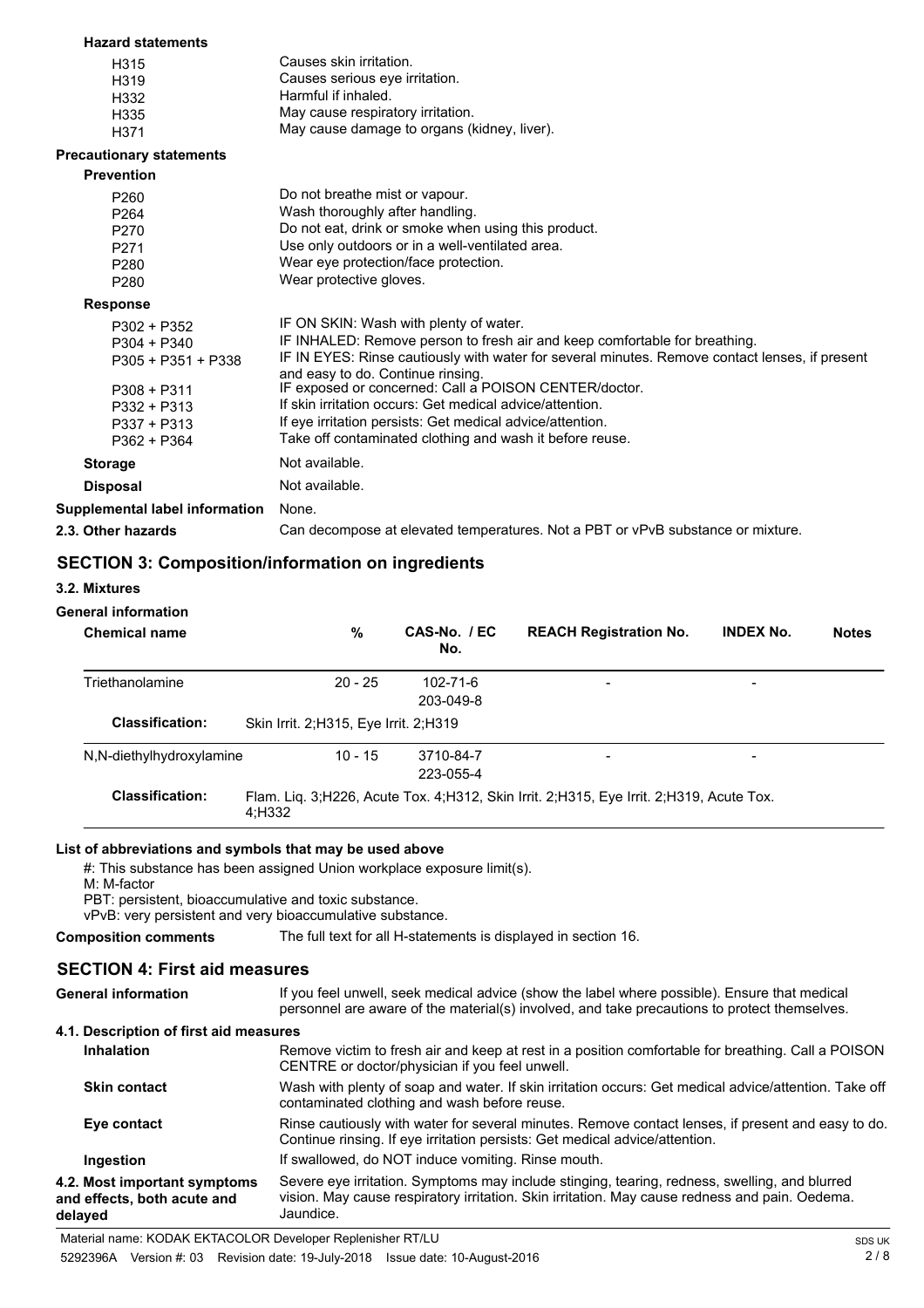Provide general supportive measures and treat symptomatically. Keep victim warm. Keep victim under observation. Symptoms may be delayed.

#### **SECTION 5: Firefighting measures**

| <b>General fire hazards</b>                                   | Combustible liquid. Can decompose at elevated temperatures.                                                                              |
|---------------------------------------------------------------|------------------------------------------------------------------------------------------------------------------------------------------|
| 5.1. Extinguishing media                                      |                                                                                                                                          |
| Suitable extinguishing<br>media                               | Water spray. Alcohol resistant foam. Dry chemicals. Carbon dioxide (CO2). Use water spray to<br>cool unopened containers.                |
| Unsuitable extinguishing<br>media                             | Do not use water jet as an extinguisher, as this will spread the fire.                                                                   |
| 5.2. Special hazards arising<br>from the substance or mixture | During fire, gases hazardous to health may be formed. Carbon oxides. Nitrogen oxides (NOx).                                              |
| 5.3. Advice for firefighters                                  |                                                                                                                                          |
| Special protective<br>equipment for firefighters              | Fire or excessive heat may produce hazardous decomposition products. Wear self-contained<br>breathing apparatus and protective clothing. |
| <b>Special fire fighting</b><br>procedures                    | Move containers from fire area if you can do so without risk.                                                                            |
| <b>Specific methods</b>                                       | Use standard firefighting procedures and consider the hazards of other involved materials.                                               |

#### **SECTION 6: Accidental release measures**

#### **6.1. Personal precautions, protective equipment and emergency procedures**

| For non-emergency<br>personnel                               | Keep unnecessary personnel away. Keep people away from and upwind of spill/leak. Wear<br>appropriate protective equipment and clothing during clean-up. Do not breathe mist or vapour. Do<br>not touch damaged containers or spilled material unless wearing appropriate protective clothing.<br>Ensure adequate ventilation. Local authorities should be advised if significant spillages cannot be<br>contained. For personal protection, see section 8. |
|--------------------------------------------------------------|------------------------------------------------------------------------------------------------------------------------------------------------------------------------------------------------------------------------------------------------------------------------------------------------------------------------------------------------------------------------------------------------------------------------------------------------------------|
| For emergency responders                                     | Keep unnecessary personnel away. Use personal protection recommended in Section 8 of the<br>SDS.                                                                                                                                                                                                                                                                                                                                                           |
| 6.2. Environmental precautions                               | Avoid discharge into drains, water courses or onto the ground.                                                                                                                                                                                                                                                                                                                                                                                             |
| 6.3. Methods and material for<br>containment and cleaning up | Large Spills: Stop the flow of material, if this is without risk. Dike the spilled material, where this is<br>possible. Absorb in vermiculite, dry sand or earth and place into containers. Following product<br>recovery, flush area with water.                                                                                                                                                                                                          |
|                                                              | Small Spills: Wipe up with absorbent material (e.g. cloth, fleece). Clean surface thoroughly to<br>remove residual contamination.                                                                                                                                                                                                                                                                                                                          |
|                                                              | Never return spills to original containers for re-use.                                                                                                                                                                                                                                                                                                                                                                                                     |
| 6.4. Reference to other<br>sections                          | For personal protection, see section 8. For waste disposal, see section 13 of the SDS.                                                                                                                                                                                                                                                                                                                                                                     |

#### **SECTION 7: Handling and storage**

| 7.1. Precautions for safe<br>handling                                          | Do not breathe mist or vapour. Do not get in eyes, on skin, or on clothing. Avoid prolonged<br>exposure. When using, do not eat, drink or smoke. Use only outdoors or in a well-ventilated area.<br>Wear appropriate personal protective equipment. Wash hands thoroughly after handling. Observe<br>good industrial hygiene practices. |
|--------------------------------------------------------------------------------|-----------------------------------------------------------------------------------------------------------------------------------------------------------------------------------------------------------------------------------------------------------------------------------------------------------------------------------------|
| 7.2. Conditions for safe<br>storage, including any<br><i>incompatibilities</i> | Store locked up. Store in original tightly closed container. Store in a well-ventilated place. Store<br>away from incompatible materials (see Section 10 of the SDS).                                                                                                                                                                   |
| 7.3. Specific end use(s)                                                       | Not available.                                                                                                                                                                                                                                                                                                                          |

#### **SECTION 8: Exposure controls/personal protection**

| 8.1. Control parameters                              |                                                            |
|------------------------------------------------------|------------------------------------------------------------|
| <b>Occupational exposure limits</b>                  | No exposure limits noted for ingredient(s).                |
| <b>Biological limit values</b>                       | No biological exposure limits noted for the ingredient(s). |
| Recommended monitoring<br>procedures                 | Follow standard monitoring procedures.                     |
| Derived no effect levels<br>(DNELs)                  | Not available.                                             |
| <b>Predicted no effect</b><br>concentrations (PNECs) | Not available.                                             |
| 8.2. Exposure controls                               |                                                            |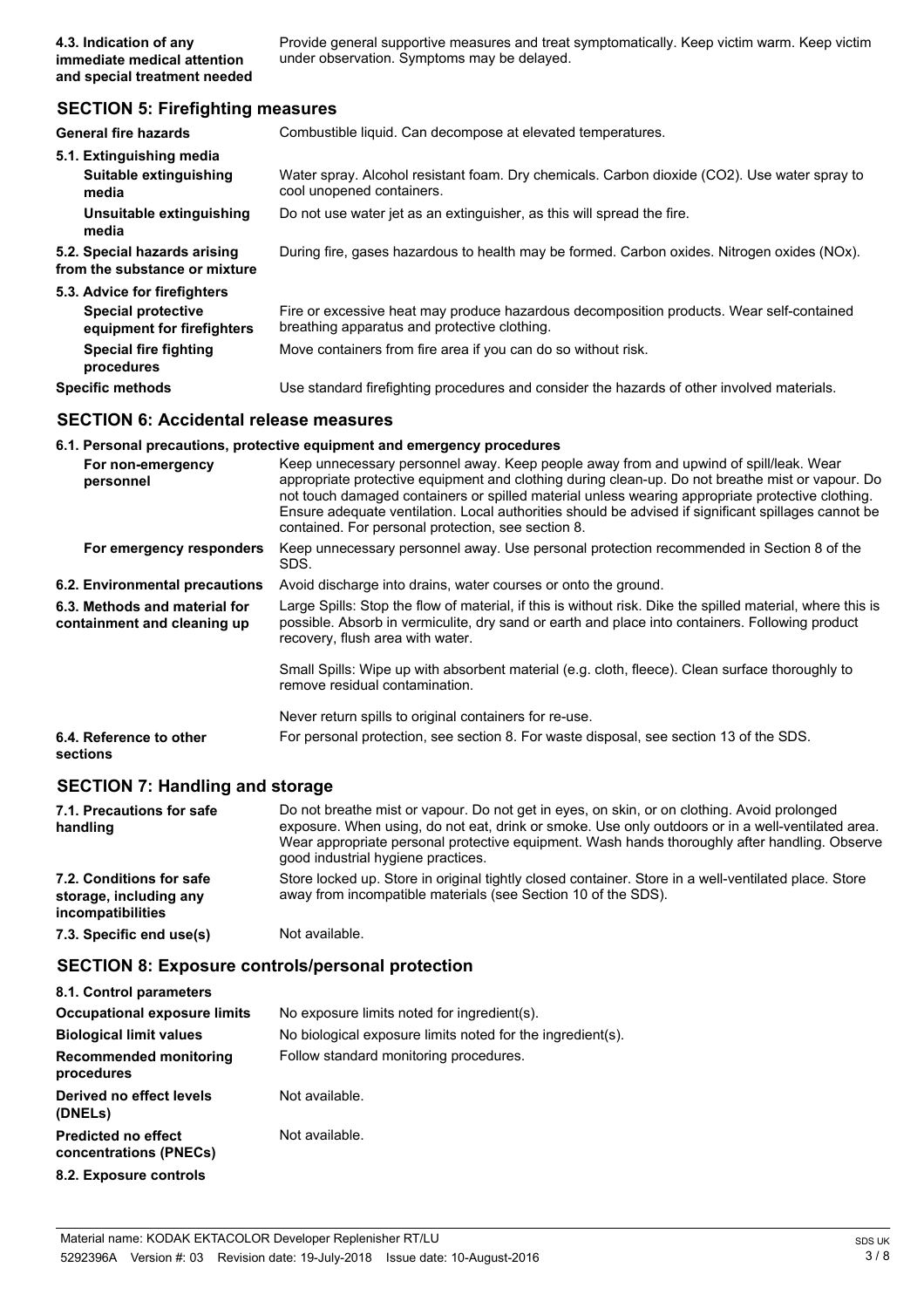| Appropriate engineering<br>controls       | Good general ventilation (typically 10 air changes per hour) should be used. Ventilation rates<br>should be matched to conditions. If applicable, use process enclosures, local exhaust ventilation,<br>or other engineering controls to maintain airborne levels below recommended exposure limits. If<br>exposure limits have not been established, maintain airborne levels to an acceptable level. Eye<br>wash facilities and emergency shower must be available when handling this product. |
|-------------------------------------------|--------------------------------------------------------------------------------------------------------------------------------------------------------------------------------------------------------------------------------------------------------------------------------------------------------------------------------------------------------------------------------------------------------------------------------------------------------------------------------------------------|
|                                           | Individual protection measures, such as personal protective equipment                                                                                                                                                                                                                                                                                                                                                                                                                            |
| <b>General information</b>                | Use personal protective equipment as required. Personal protection equipment should be chosen<br>according to the CEN standards and in discussion with the supplier of the personal protective<br>equipment.                                                                                                                                                                                                                                                                                     |
| <b>Eye/face protection</b>                | Wear safety glasses with side shields (or goggles).                                                                                                                                                                                                                                                                                                                                                                                                                                              |
| <b>Skin protection</b>                    |                                                                                                                                                                                                                                                                                                                                                                                                                                                                                                  |
| - Hand protection                         | Using the information provided in Section 2, seek the advice of the glove supplier<br>as to the most suitable glove material. Avoid skin contact when mixing or handling the<br>substance/preparation or a mixture by wearing impervious gloves and protective clothing<br>appropriate to the risk of exposure.                                                                                                                                                                                  |
|                                           | Use chemical resistant gloves. In case of prolonged immersion or frequently repeated contact:                                                                                                                                                                                                                                                                                                                                                                                                    |
|                                           | Consult your glove manufacturer for advice on what glove material to avoid.                                                                                                                                                                                                                                                                                                                                                                                                                      |
|                                           | The protective gloves to be used must comply with the specifications of the EC directive<br>89/686/EEC and the resultant standard EN 374. This recommendation applies only to the product<br>stated in the Safety Data Sheet and supplied by us as well as to the purpose specified by us.                                                                                                                                                                                                       |
| - Other                                   | Wear appropriate chemical resistant clothing.                                                                                                                                                                                                                                                                                                                                                                                                                                                    |
| <b>Respiratory protection</b>             | In case of insufficient ventilation, wear suitable respiratory equipment.                                                                                                                                                                                                                                                                                                                                                                                                                        |
| <b>Thermal hazards</b>                    | Wear appropriate thermal protective clothing, when necessary.                                                                                                                                                                                                                                                                                                                                                                                                                                    |
| <b>Hygiene measures</b>                   | Always observe good personal hygiene measures, such as washing after handling the material<br>and before eating, drinking, and/or smoking. Routinely wash work clothing and protective<br>equipment to remove contaminants.                                                                                                                                                                                                                                                                      |
| <b>Environmental exposure</b><br>controls | Environmental manager must be informed of all major releases.                                                                                                                                                                                                                                                                                                                                                                                                                                    |

## **SECTION 9: Physical and chemical properties**

## **9.1. Information on basic physical and chemical properties**

| <b>Appearance</b>                            |                           |
|----------------------------------------------|---------------------------|
| <b>Physical state</b>                        | Liquid.                   |
| Form                                         | Liquid.                   |
| Colour                                       | Yellow                    |
| Odour                                        | amine                     |
| <b>Odour threshold</b>                       | Not available.            |
| рH                                           | 10.9                      |
| Melting point/freezing point                 | Not available.            |
| Initial boiling point and boiling<br>range   | $> 100 °C$ ( $> 212 °F$ ) |
| <b>Flash point</b>                           | 65.0 °C (149.0 °F)        |
| <b>Evaporation rate</b>                      | Not available.            |
| Flammability (solid, gas)                    | Not applicable.           |
| Upper/lower flammability or explosive limits |                           |
| <b>Flammability limit - lower</b><br>(%)     | Not available.            |
| <b>Flammability limit - upper</b><br>(%)     | Not available.            |
| Vapour pressure                              | 18 mm Hg                  |
| <b>Vapour density</b>                        | 0.6                       |
| <b>Relative density</b>                      | Not available.            |
| Solubility(ies)                              |                           |
| Solubility (water)                           | Complete                  |
| Solubility (other)                           | Not available.            |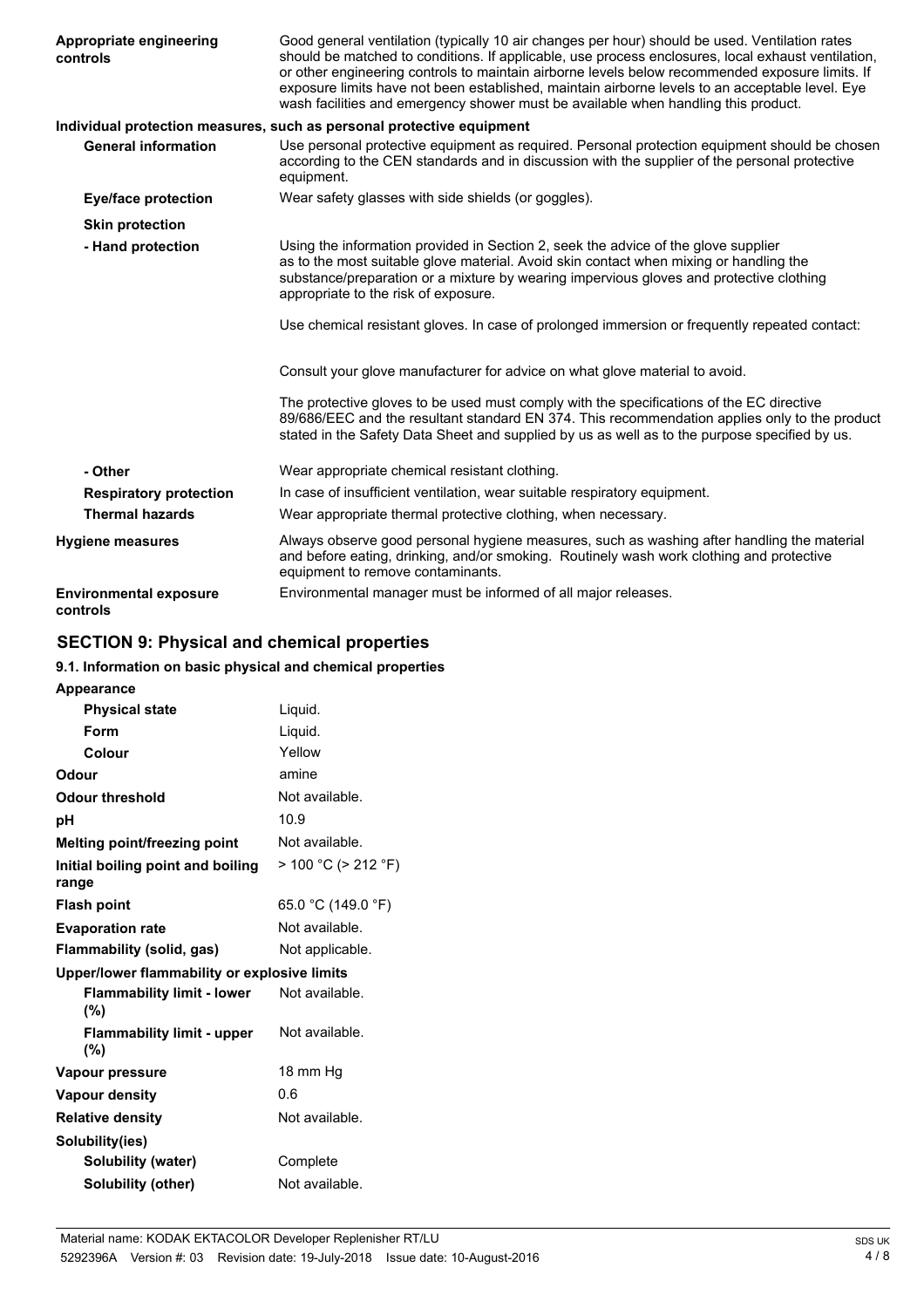| <b>Partition coefficient</b><br>(n-octanol/water) | Not available. |
|---------------------------------------------------|----------------|
| <b>Auto-ignition temperature</b>                  | Not available. |
| <b>Decomposition temperature</b>                  | Not available. |
| Viscosity                                         | Not available. |
| <b>Explosive properties</b>                       | Not explosive. |
| <b>Oxidising properties</b>                       | Not oxidising. |
| 9.2. Other information                            |                |
| <b>Specific gravity</b>                           | 1 0.5          |
|                                                   |                |

## **SECTION 10: Stability and reactivity**

| The product is stable and non-reactive under normal conditions of use, storage and transport.                                                                                                                                |
|------------------------------------------------------------------------------------------------------------------------------------------------------------------------------------------------------------------------------|
| Material is stable under normal conditions. Safe handling temperatures are dependent on specific<br>conditions of use and are typically substantially below the onset temperature. Consult your<br>technical safety experts. |
| Hazardous polymerisation does not occur.                                                                                                                                                                                     |
| Avoid temperatures exceeding the flash point. Contact with incompatible materials.                                                                                                                                           |
| Strong oxidising agents.                                                                                                                                                                                                     |
| Carbon oxides. Nitrogen oxides (NOx).                                                                                                                                                                                        |
|                                                                                                                                                                                                                              |

## **SECTION 11: Toxicological information**

**General information** Occupational exposure to the substance or mixture may cause adverse effects.

#### **Information on likely routes of exposure**

| <b>Inhalation</b>   | May cause damage to organs by inhalation. Harmful if inhaled.                                                                                                                                                |
|---------------------|--------------------------------------------------------------------------------------------------------------------------------------------------------------------------------------------------------------|
| <b>Skin contact</b> | Causes skin irritation.                                                                                                                                                                                      |
| Eye contact         | Causes serious eve irritation.                                                                                                                                                                               |
| Ingestion           | Expected to be a low ingestion hazard.                                                                                                                                                                       |
| <b>Symptoms</b>     | Severe eye irritation. Symptoms may include stinging, tearing, redness, swelling, and blurred<br>vision. May cause respiratory irritation. Skin irritation. May cause redness and pain. Oedema.<br>Jaundice. |

#### **11.1. Information on toxicological effects**

| <b>Acute toxicity</b>                    | Harmful if inhaled.                                               |                    |  |
|------------------------------------------|-------------------------------------------------------------------|--------------------|--|
| <b>Components</b>                        | <b>Species</b><br><b>Test results</b>                             |                    |  |
| N,N-diethylhydroxylamine (CAS 3710-84-7) |                                                                   |                    |  |
| Acute                                    |                                                                   |                    |  |
| <b>Dermal</b>                            |                                                                   |                    |  |
| LD50                                     | Rabbit                                                            | 1300 mg/kg         |  |
| Inhalation                               |                                                                   |                    |  |
| <b>LC50</b>                              | Rat                                                               | 3140 mg/l, 4 Hours |  |
| Oral                                     |                                                                   |                    |  |
| LD50                                     | Rat                                                               | 2190 mg/kg         |  |
| Triethanolamine (CAS 102-71-6)           |                                                                   |                    |  |
| <b>Acute</b>                             |                                                                   |                    |  |
| <b>Dermal</b>                            |                                                                   |                    |  |
| LD50                                     | Rabbit                                                            | > 20000 mg/kg      |  |
| Oral                                     |                                                                   |                    |  |
| LD50                                     | Guinea pig                                                        | 5300 mg/kg         |  |
|                                          | Rat                                                               | 8 g/kg             |  |
| <b>Skin corrosion/irritation</b>         | Causes skin irritation.                                           |                    |  |
| Serious eye damage/eye<br>irritation     | Causes serious eye irritation.                                    |                    |  |
| <b>Respiratory sensitisation</b>         | Based on available data, the classification criteria are not met. |                    |  |
| <b>Skin sensitisation</b>                | Based on available data, the classification criteria are not met. |                    |  |
| Germ cell mutagenicity                   | Based on available data, the classification criteria are not met. |                    |  |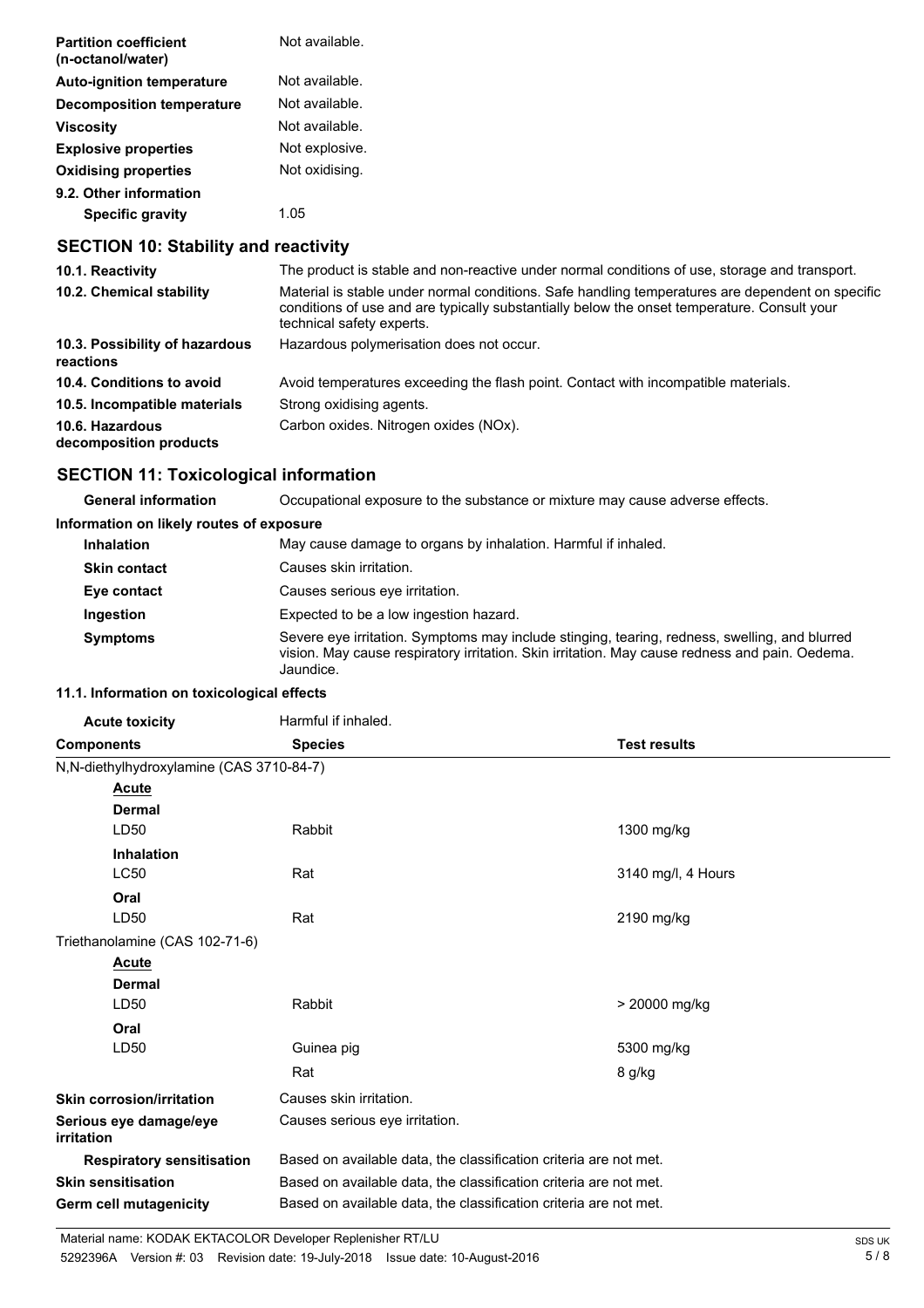| Carcinogenicity                                               | Based on available data, the classification criteria are not met. |                                                                               |  |  |
|---------------------------------------------------------------|-------------------------------------------------------------------|-------------------------------------------------------------------------------|--|--|
| <b>IARC Monographs. Overall Evaluation of Carcinogenicity</b> |                                                                   |                                                                               |  |  |
| Triethanolamine (CAS 102-71-6)                                |                                                                   | 3 Not classifiable as to carcinogenicity to humans.                           |  |  |
| <b>Reproductive toxicity</b>                                  |                                                                   | Based on available data, the classification criteria are not met.             |  |  |
| Specific target organ<br>toxicity - single exposure           |                                                                   | May cause damage to organs (kidney, liver). May cause respiratory irritation. |  |  |
| Specific target organ<br>toxicity - repeated<br>exposure      |                                                                   | Based on available data, the classification criteria are not met.             |  |  |
| <b>Aspiration hazard</b>                                      |                                                                   | Based on available data, the classification criteria are not met.             |  |  |
| Mixture versus substance<br>information                       | No information available.                                         |                                                                               |  |  |
| <b>Other information</b>                                      | Not available.                                                    |                                                                               |  |  |
| CECTION 42: Esclesiael information                            |                                                                   |                                                                               |  |  |

#### **SECTION 12: Ecological information**

**12.1. Toxicity** Based on available data, the classification criteria are not met for hazardous to the aquatic environment.

| <b>Components</b>                                                            |                    | <b>Species</b>                                                                                                                                                                                                                                                                                                          | <b>Test results</b>          |  |  |
|------------------------------------------------------------------------------|--------------------|-------------------------------------------------------------------------------------------------------------------------------------------------------------------------------------------------------------------------------------------------------------------------------------------------------------------------|------------------------------|--|--|
| Triethanolamine (CAS 102-71-6)                                               |                    |                                                                                                                                                                                                                                                                                                                         |                              |  |  |
| <b>Aquatic</b>                                                               |                    |                                                                                                                                                                                                                                                                                                                         |                              |  |  |
| Crustacea                                                                    | <b>EC50</b>        | Water flea (Ceriodaphnia dubia)                                                                                                                                                                                                                                                                                         | 565.2 - 658.3 mg/l, 48 hours |  |  |
| Fish                                                                         | <b>LC50</b>        | Fathead minnow (Pimephales promelas) 10610 - 13010 mg/l, 96 hours                                                                                                                                                                                                                                                       |                              |  |  |
| 12.2. Persistence and<br>degradability                                       |                    | Readily biodegradable.                                                                                                                                                                                                                                                                                                  |                              |  |  |
| 12.3. Bioaccumulative potential                                              |                    |                                                                                                                                                                                                                                                                                                                         |                              |  |  |
| <b>Partition coefficient</b><br>n-octanol/water (log Kow)<br>Triethanolamine |                    | -1                                                                                                                                                                                                                                                                                                                      |                              |  |  |
| <b>Bioconcentration factor (BCF)</b>                                         | Not available.     |                                                                                                                                                                                                                                                                                                                         |                              |  |  |
| 12.4. Mobility in soil                                                       | No data available. |                                                                                                                                                                                                                                                                                                                         |                              |  |  |
| 12.5. Results of PBT<br>and vPvB<br>assessment                               |                    | Not a PBT or vPvB substance or mixture.                                                                                                                                                                                                                                                                                 |                              |  |  |
| 12.6. Other adverse effects                                                  |                    | No other adverse environmental effects (e.g. ozone depletion, photochemical ozone creation<br>potential, endocrine disruption, global warming potential) are expected from this component.                                                                                                                              |                              |  |  |
| <b>SECTION 13: Disposal considerations</b>                                   |                    |                                                                                                                                                                                                                                                                                                                         |                              |  |  |
| 13.1. Waste treatment methods                                                |                    |                                                                                                                                                                                                                                                                                                                         |                              |  |  |
| <b>Residual waste</b>                                                        |                    | This information is provided to assist users in the correct treatment and disposal of product,<br>product packaging and working solutions prepared and used to Kodak Alaris specifications.                                                                                                                             |                              |  |  |
|                                                                              |                    | Waste product and waste working solution should both be consigned for disposal as hazardous<br>waste with the European Waste Catalogue Code 20 01 17* Photochemicals. Dispose of product<br>and working solution in accordance with local/regional/national/international regulations.                                  |                              |  |  |
| <b>Contaminated packaging</b>                                                |                    | If thoroughly cleaned, preferably by rinsing at least three times with water, waste product<br>packaging may be consigned for recovery as non-hazardous waste with the European Waste<br>Catalog 15 01 06 Mixed Packaging. Whenever possible, minimize waste by using rinsing water to<br>make up the working solution. |                              |  |  |
|                                                                              |                    | All other waste product packaging contaminated by product should be consigned for disposal as<br>hazardous waste with the European Waste Catalogue Code 15 01 10 Packaging containing<br>residues of or contaminated by hazardous substances.                                                                           |                              |  |  |
| EU waste code                                                                |                    | Product and working solution: 20 01 17* Photochemicals. Contaminated product packaging: 15 01<br>10 Packaging containing residues of or contaminated by hazardous substances. Thoroughly<br>cleaned product packaging: 15 01 02 Plastic Packaging.                                                                      |                              |  |  |
| Disposal methods/information                                                 |                    | Dispose of product, working solution and contaminated product packaging in accordance with<br>local/regional/national/international regulations.                                                                                                                                                                        |                              |  |  |
| <b>Special precautions</b>                                                   | None.              |                                                                                                                                                                                                                                                                                                                         |                              |  |  |

## **SECTION 14: Transport information**

#### **ADR**

14.1. - 14.6.: Not regulated as dangerous goods.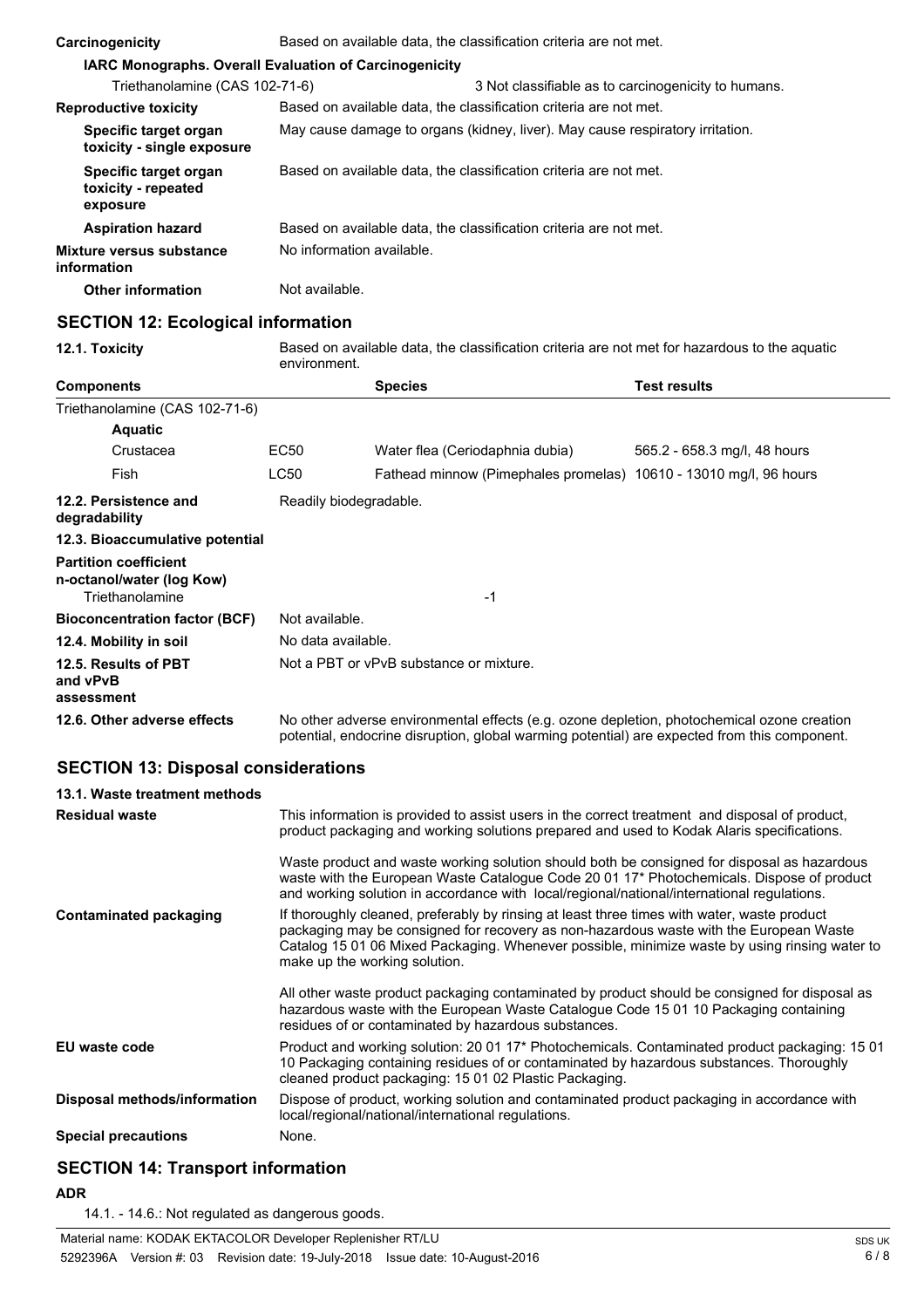#### **IATA**

14.1. - 14.6.: Not regulated as dangerous goods.

**IMDG**

14.1. - 14.6.: Not regulated as dangerous goods.

**14.7. Transport in bulk** Not established. **according to Annex II of Marpol and the IBC Code**

## **SECTION 15: Regulatory information**

**15.1. Safety, health and environmental regulations/legislation specific for the substance or mixture**

#### **EU regulations**

**Regulation (EC) No. 1005/2009 on substances that deplete the ozone layer, Annex I, as amended** Not listed.

**Regulation (EC) No. 1005/2009 on substances that deplete the ozone layer, Annex II, as amended** Not listed.

**Regulation (EC) No. 850/2004 On persistent organic pollutants, Annex I as amended** Not listed.

**Regulation (EU) No. 649/2012 concerning the export and import of dangerous chemicals, Annex I, Part 1 as amended** Not listed.

**Regulation (EU) No. 649/2012 concerning the export and import of dangerous chemicals, Annex I, Part 2 as amended** Not listed.

**Regulation (EU) No. 649/2012 concerning the export and import of dangerous chemicals, Annex I, Part 3 as amended** Not listed.

**Regulation (EU) No. 649/2012 concerning the export and import of dangerous chemicals, Annex V as amended** Not listed.

**Regulation (EC) No. 166/2006 Annex II Pollutant Release and Transfer Registry, as amended** Not listed.

**Regulation (EC) No. 1907/2006, REACH Article 59(10) Candidate List as currently published by ECHA** Not listed.

#### **Authorisations**

**Regulation (EC) No. 1907/2006, REACH Annex XIV Substances subject to authorization, as amended** Not listed.

#### **Restrictions on use**

**Regulation (EC) No. 1907/2006, REACH Annex XVII Substances subject to restriction on marketing and use as amended** Not listed.

**Directive 2004/37/EC: on the protection of workers from the risks related to exposure to carcinogens and mutagens at work, as amended**

Not listed.

**Directive 92/85/EEC: on the safety and health of pregnant workers and workers who have recently given birth or are breastfeeding, as amended**

Not listed.

#### **Other EU regulations**

**Directive 2012/18/EU on major accident hazards involving dangerous substances, as amended**

Not listed.

**Directive 98/24/EC on the protection of the health and safety of workers from the risks related to chemical agents at work, as amended**

Not listed.

**Directive 94/33/EC on the protection of young people at work, as amended**

Not listed.

| <b>Other regulations</b>            | Pregnant women should not work with the product, if there is the least risk of exposure. The<br>product is classified and labelled in accordance with Regulation (EC) 1272/2008 (CLP Regulation)<br>as amended. This Safety Data Sheet complies with the requirements of Requiation (EC) No<br>1907/2006, as amended. |
|-------------------------------------|-----------------------------------------------------------------------------------------------------------------------------------------------------------------------------------------------------------------------------------------------------------------------------------------------------------------------|
| <b>National regulations</b>         | Follow national regulation for work with chemical agents. Young people under 18 years old are not<br>allowed to work with this product according to EU Directive 94/33/EC on the protection of young<br>people at work, as amended.                                                                                   |
| 15.2. Chemical safety<br>assessment | No Chemical Safety Assessment has been carried out.                                                                                                                                                                                                                                                                   |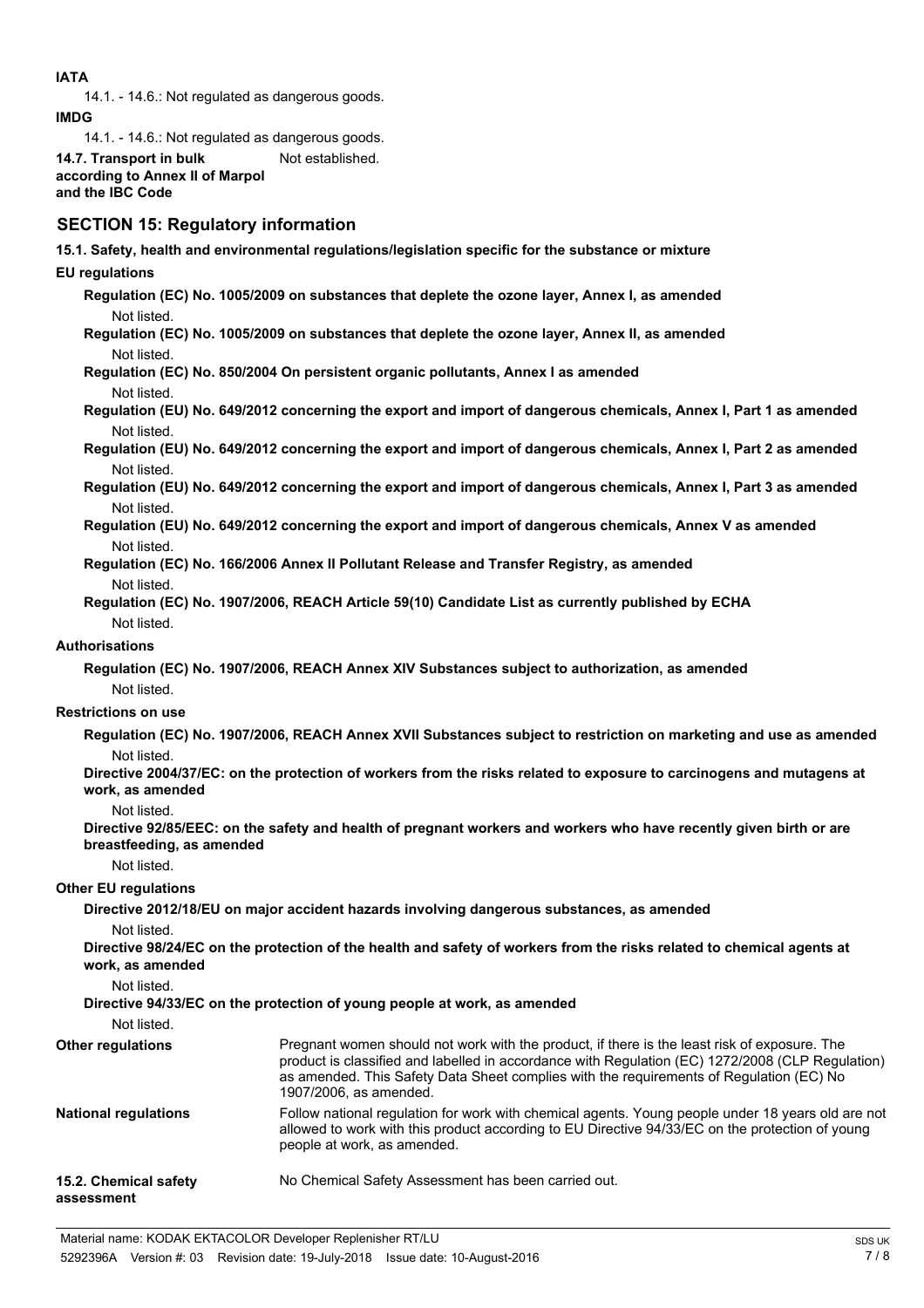## **SECTION 16: Other information**

| <b>List of abbreviations</b>                                                    |                                                                                                                                                                                                                                                                                                                                                                                                                                                                                                     |
|---------------------------------------------------------------------------------|-----------------------------------------------------------------------------------------------------------------------------------------------------------------------------------------------------------------------------------------------------------------------------------------------------------------------------------------------------------------------------------------------------------------------------------------------------------------------------------------------------|
|                                                                                 | IARC Monographs. Overall Evaluation of Carcinogenicity<br><b>CAS: Chemical Abstract Service.</b><br>PBT: Persistent, bioaccumulative, toxic.<br>vPvB: very Persistent, very Bioaccumulative.<br>DNEL: Derived No Effect Level.<br>PNEC: Predicted No Effect Concentration.<br>TWA: Time Weighted Average.<br>STEL: Short-term Exposure Limit.<br>LD50: Lethal Dose 50%.<br>LC50: Lethal Concentration 50%.<br>EC50: Effective Concentration 50%.                                                    |
| <b>References</b>                                                               | Not available.                                                                                                                                                                                                                                                                                                                                                                                                                                                                                      |
| Information on evaluation<br>method leading to the<br>classification of mixture | The classification for health and environmental hazards is derived by a combination of calculation<br>methods and test data, if available.                                                                                                                                                                                                                                                                                                                                                          |
| <b>Full text of any H-statements</b><br>not written out in full under           |                                                                                                                                                                                                                                                                                                                                                                                                                                                                                                     |
| Sections 2 to 15                                                                | H226 Flammable liquid and vapour.<br>H312 Harmful in contact with skin.<br>H315 Causes skin irritation.<br>H319 Causes serious eye irritation.<br>H332 Harmful if inhaled.                                                                                                                                                                                                                                                                                                                          |
| <b>Revision information</b>                                                     | SECTION 2: Hazards identification: 2.3. Other hazards<br>Composition / Information on Ingredients: Ingredients                                                                                                                                                                                                                                                                                                                                                                                      |
| <b>Training information</b>                                                     | Follow training instructions when handling this material.                                                                                                                                                                                                                                                                                                                                                                                                                                           |
| <b>Disclaimer</b>                                                               | Kodak Alaris cannot anticipate all conditions under which this information and its product, or the<br>products of other manufacturers in combination with its product, may be used. It is the user's<br>responsibility to ensure safe conditions for handling, storage and disposal of the product, and to<br>assume liability for loss, injury, damage or expense due to improper use. The information in the<br>sheet was written based on the best knowledge and experience currently available. |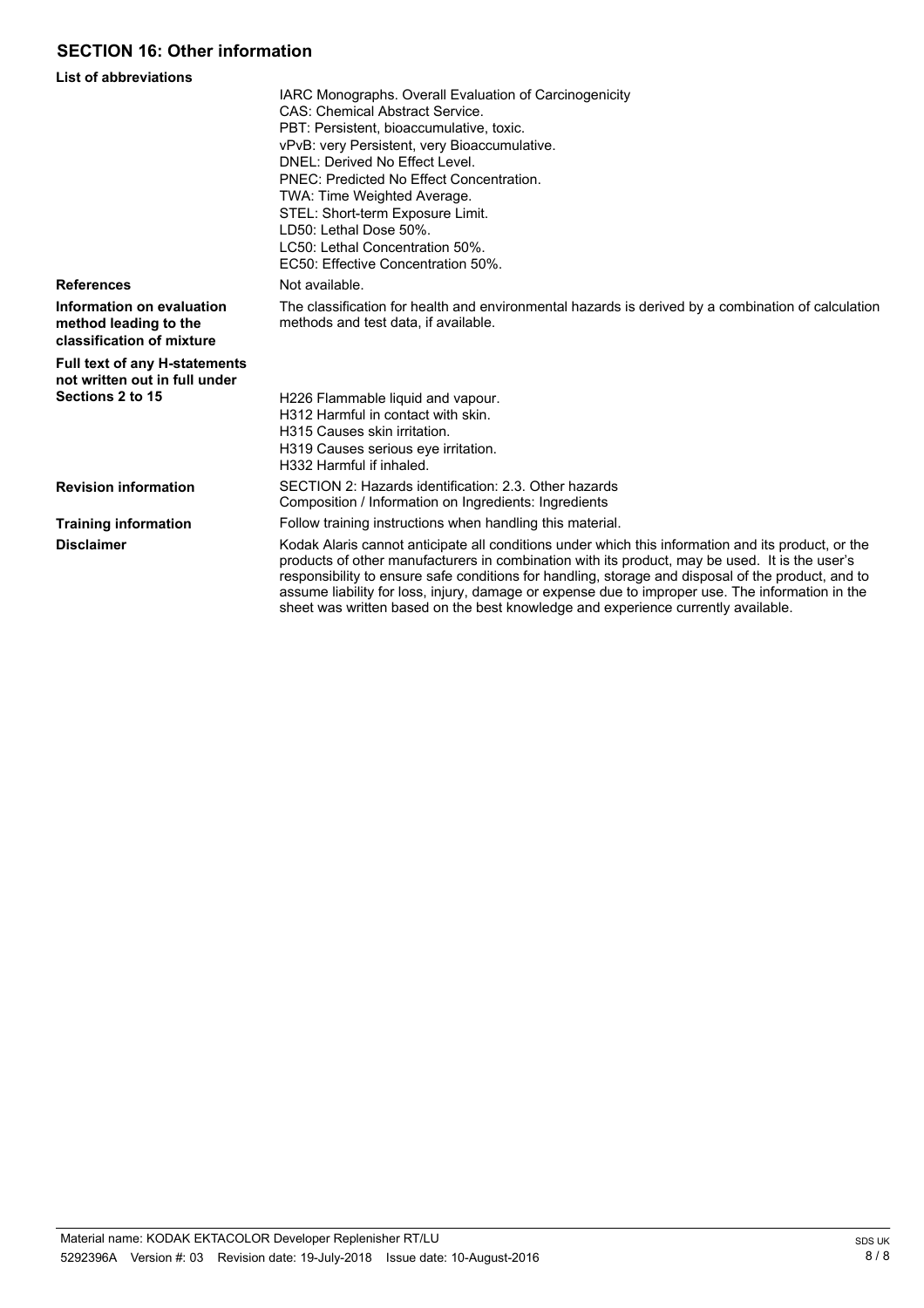

# **SAFETY DATA SHEET**

In accordance with Regulation (EC) No. 1907/2006

#### **SECTION 1: Identification of the substance/mixture and of the company/undertaking**

| 1.1. Product identifier                               |                                                                                     |  |  |
|-------------------------------------------------------|-------------------------------------------------------------------------------------|--|--|
| Trade name or designation<br>of the mixture           | KODAK EKTACOLOR Developer Replenisher RT/LU                                         |  |  |
| <b>Registration number</b>                            |                                                                                     |  |  |
| <b>Synonyms</b>                                       | None.                                                                               |  |  |
| <b>SDS number</b>                                     | PCD 6432                                                                            |  |  |
| <b>Product code</b>                                   | 5292396B                                                                            |  |  |
| <b>Issue date</b>                                     | 10-August-2016                                                                      |  |  |
| <b>Version number</b>                                 | 03                                                                                  |  |  |
| <b>Revision date</b>                                  | 19-July-2018                                                                        |  |  |
| <b>Supersedes date</b>                                | 07-May-2018                                                                         |  |  |
|                                                       | 1.2. Relevant identified uses of the substance or mixture and uses advised against  |  |  |
| <b>Identified uses</b>                                | Photographic processing chemical. (developer/activator).                            |  |  |
| <b>Uses advised against</b>                           | For industrial use only.                                                            |  |  |
| 1.3. Details of the supplier of the safety data sheet |                                                                                     |  |  |
| <b>Supplier</b>                                       | Kodak Alaris Limited                                                                |  |  |
| <b>Address</b>                                        | Hemel One, Boundary Way                                                             |  |  |
|                                                       | Hemel Hempstead                                                                     |  |  |
|                                                       | Hertfordshire, HP2 7YU                                                              |  |  |
|                                                       | United Kingdom                                                                      |  |  |
| <b>Telephone number</b>                               | +44 (0)330 123 0391                                                                 |  |  |
| e-mail                                                | EHS-Questions@Kodakalaris.com                                                       |  |  |
| 1.4. Emergency telephone<br>number                    | UK: Tel 111 or 344 892 0111 (NHS professionals only)                                |  |  |
|                                                       | Ireland: Members of Public: 01 809 2166. (8.00 a.m. to 10.00 p.m. 7 days a<br>week) |  |  |
|                                                       | Ireland: Healthcare Professionals: 01 809 2566 (24 hour service)                    |  |  |

## **SECTION 2: Hazards identification**

#### **2.1. Classification of the substance or mixture**

The mixture has been assessed and/or tested for its physical, health and environmental hazards and the following classification applies.

#### **Classification according to Regulation (EC) No 1272/2008 as amended**

| <b>Physical hazards</b>                                                  |            |                                                                 |
|--------------------------------------------------------------------------|------------|-----------------------------------------------------------------|
| Corrosive to metals                                                      | Category 1 | H <sub>290</sub> - May be corrosive to metals.                  |
| <b>Health hazards</b>                                                    |            |                                                                 |
| Acute toxicity, oral                                                     | Category 4 | H <sub>302</sub> - Harmful if swallowed.                        |
| Skin corrosion/irritation                                                | Category 2 | H315 - Causes skin irritation.                                  |
| Serious eye damage/eye irritation                                        | Category 2 | H319 - Causes serious eve<br>irritation.                        |
| Skin sensitisation                                                       | Category 1 | H317 - May cause an allergic skin<br>reaction.                  |
| <b>Environmental hazards</b>                                             |            |                                                                 |
| Hazardous to the aquatic environment, acute Category 1<br>aquatic hazard |            |                                                                 |
| Hazardous to the aguatic environment.<br>long-term aquatic hazard        | Category 1 | H410 - Very toxic to aquatic life<br>with long lasting effects. |
|                                                                          |            |                                                                 |

**Hazard summary** May be corrosive to metals. Harmful if swallowed. Causes serious eye irritation. Causes skin irritation. May cause an allergic skin reaction. Dangerous for the environment if discharged into watercourses.

#### **2.2. Label elements**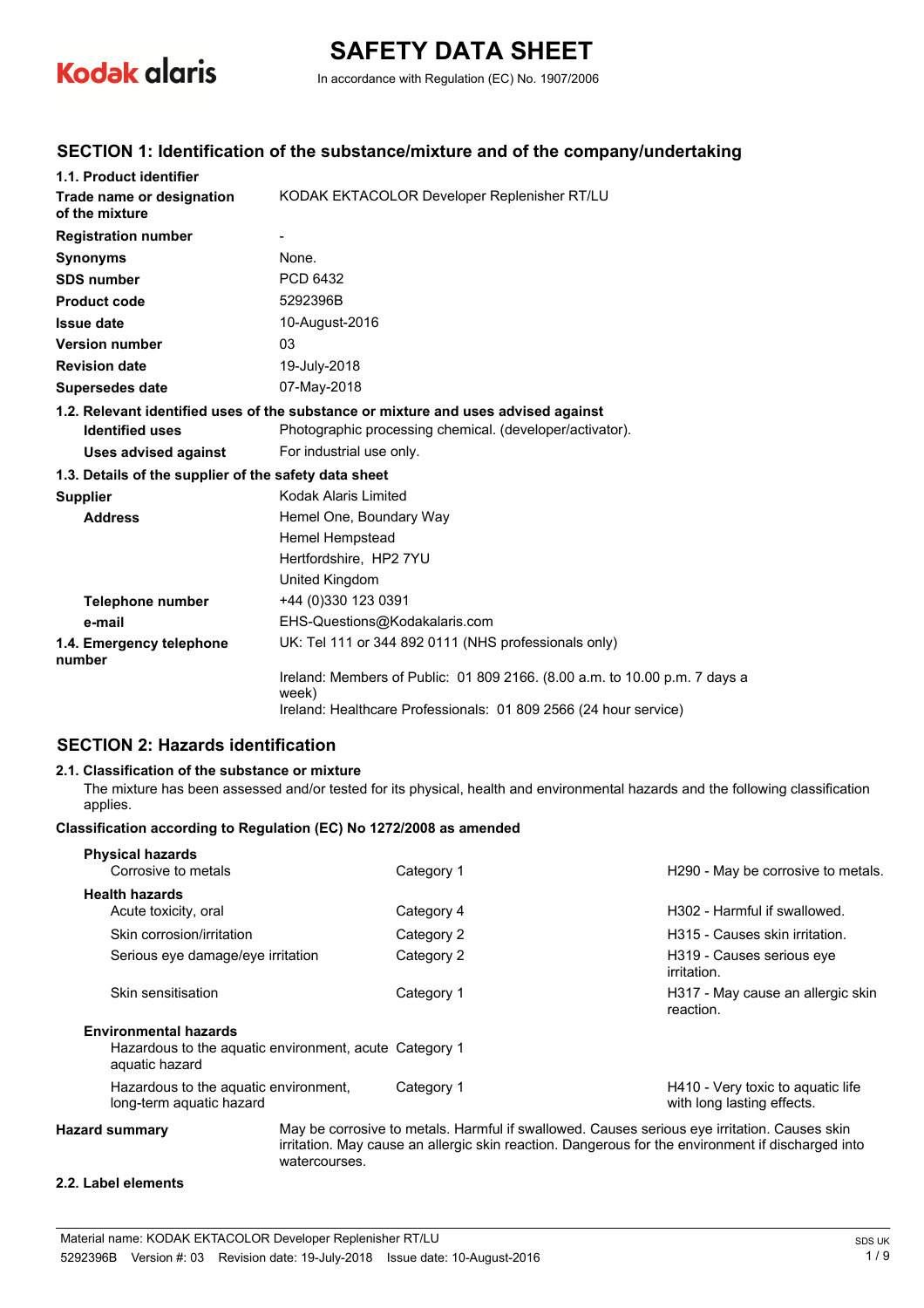#### **Label according to Regulation (EC) No. 1272/2008 as amended**

**Contains:** 4-(N-ethyl-N-2-methanesulphonylaminoethyl)-2-methylphenylenediamine sesquisulphate monohydrate, Lithium sulphate

**Hazard pictograms**



| Signal word                     | Warning                                                                                                                             |
|---------------------------------|-------------------------------------------------------------------------------------------------------------------------------------|
| <b>Hazard statements</b>        |                                                                                                                                     |
| H <sub>290</sub>                | May be corrosive to metals.                                                                                                         |
| H302                            | Harmful if swallowed.                                                                                                               |
| H315                            | Causes skin irritation.                                                                                                             |
| H317                            | May cause an allergic skin reaction.                                                                                                |
| H319                            | Causes serious eye irritation.                                                                                                      |
| H410                            | Very toxic to aquatic life with long lasting effects.                                                                               |
| <b>Precautionary statements</b> |                                                                                                                                     |
| <b>Prevention</b>               |                                                                                                                                     |
| P <sub>2</sub> 34               | Keep only in original container.                                                                                                    |
| P261                            | Avoid breathing mist or vapour.                                                                                                     |
| P <sub>264</sub>                | Wash thoroughly after handling.                                                                                                     |
| P270                            | Do not eat, drink or smoke when using this product.                                                                                 |
| P <sub>280</sub>                | Wear eye protection/face protection.                                                                                                |
| P <sub>280</sub>                | Wear protective gloves.                                                                                                             |
| <b>Response</b>                 |                                                                                                                                     |
| P305 + P351 + P338              | IF IN EYES: Rinse cautiously with water for several minutes. Remove contact lenses, if present<br>and easy to do. Continue rinsing. |
| <b>Storage</b>                  | Not available.                                                                                                                      |
| <b>Disposal</b>                 | Not available.                                                                                                                      |

**Supplemental label information** None.

**2.3. Other hazards** May liberate sulfur dioxide. Not a PBT or vPvB substance or mixture.

### **SECTION 3: Composition/information on ingredients**

**3.2. Mixtures**

#### **General information**

| <b>Chemical name</b>                                                                                  | $\frac{9}{6}$ | CAS-No. / EC<br>No.                        | <b>REACH Registration No.</b>                                   | <b>INDEX No.</b> | <b>Notes</b> |
|-------------------------------------------------------------------------------------------------------|---------------|--------------------------------------------|-----------------------------------------------------------------|------------------|--------------|
| 4-(N-ethyl-N-2-methanesulphonylami<br>noethyl)-2-methylphenylenediamine<br>sesquisulphate monohydrate | $25 - 30$     | 25646-71-3<br>247-161-5                    |                                                                 | 612-134-00-2     |              |
| <b>Classification:</b>                                                                                |               |                                            | Acute Tox. 4: H302, Skin Sens. 1: H317, Aquatic Chronic 1: H410 |                  |              |
| Lithium sulphate                                                                                      | $5 - 10$      | 10377-48-7<br>233-820-4                    |                                                                 |                  |              |
| <b>Classification:</b>                                                                                |               | Acute Tox. 4; H302, Eye Irrit. 2; H319     |                                                                 |                  |              |
| Potassium sulphite                                                                                    | $1 - 5$       | 10117-38-1<br>233-321-1                    |                                                                 | -                |              |
| <b>Classification:</b>                                                                                |               | Skin Irrit. 2:H315, Aguatic Chronic 3:H412 |                                                                 |                  |              |

#### **List of abbreviations and symbols that may be used above**

#: This substance has been assigned Union workplace exposure limit(s).

M: M-factor

PBT: persistent, bioaccumulative and toxic substance.

vPvB: very persistent and very bioaccumulative substance.

All concentrations are in percent by weight unless ingredient is a gas. Gas concentrations are in percent by volume.

**Composition comments** The full text for all H-statements is displayed in section 16.

#### **SECTION 4: First aid measures**

**General information**

Ensure that medical personnel are aware of the material(s) involved, and take precautions to protect themselves. Show this safety data sheet to the doctor in attendance. Wash contaminated clothing before reuse.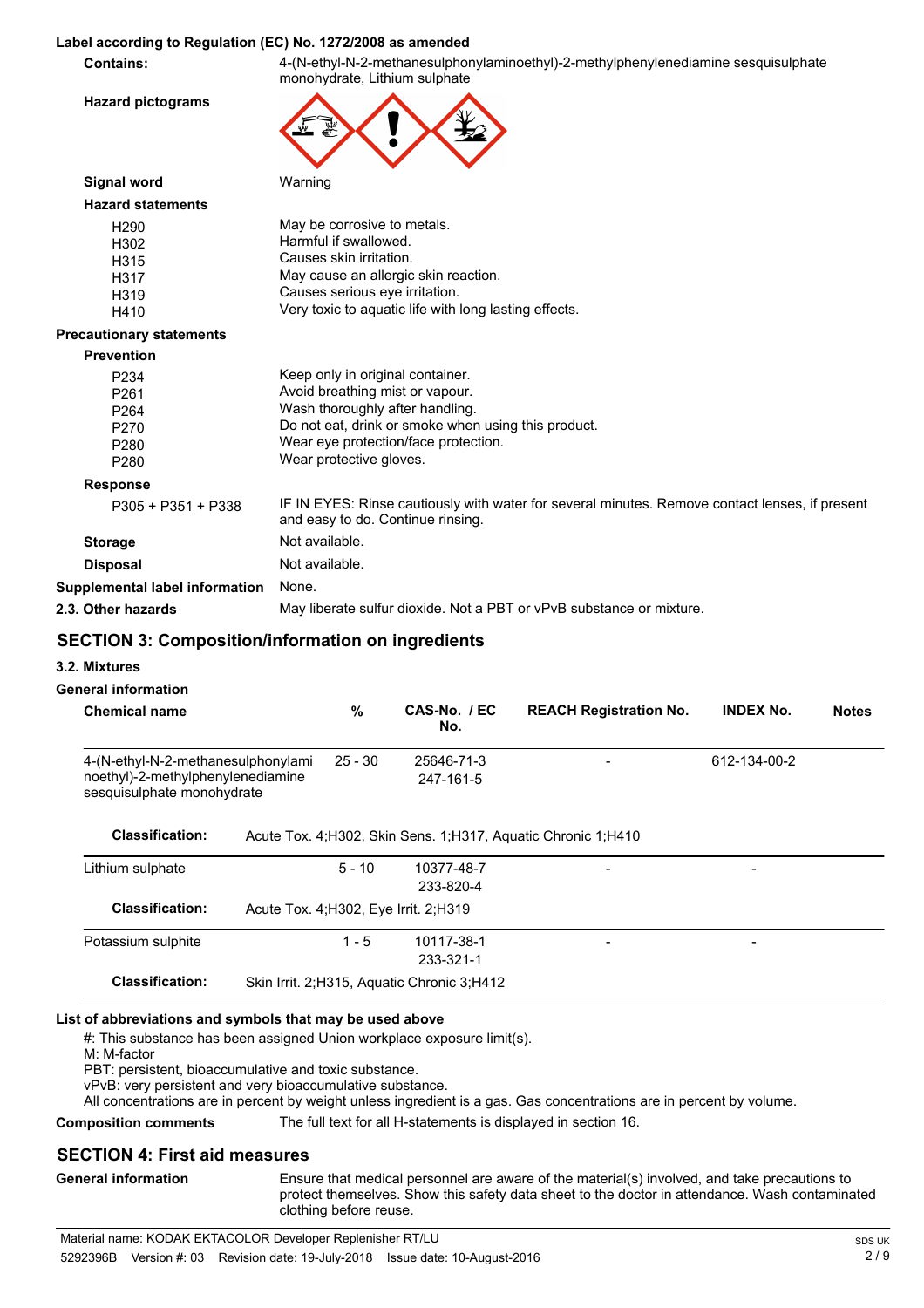#### **4.1. Description of first aid measures**

| <b>Inhalation</b>                                                                     | Get medical attention if symptoms occur.                                                                                                                                                                                                                                            |
|---------------------------------------------------------------------------------------|-------------------------------------------------------------------------------------------------------------------------------------------------------------------------------------------------------------------------------------------------------------------------------------|
| <b>Skin contact</b>                                                                   | Remove contaminated clothing. Wash with plenty of soap and water. If skin irritation or rash<br>occurs: Get medical advice/attention. Take off contaminated clothing and wash before reuse.                                                                                         |
| Eye contact                                                                           | Rinse cautiously with water for several minutes. Remove contact lenses, if present and easy to do.<br>Continue rinsing. If eye irritation persists: Get medical advice/attention.                                                                                                   |
| Ingestion                                                                             | Rinse mouth. IF SWALLOWED: Call a POISON CENTRE or doctor/physician if you feel unwell.                                                                                                                                                                                             |
| 4.2. Most important symptoms<br>and effects, both acute and<br>delaved                | Narcosis. Behavioural changes. Decrease in motor functions. Severe eye irritation. Symptoms may<br>include stinging, tearing, redness, swelling, and blurred vision. Skin irritation. May cause redness<br>and pain. May cause an allergic skin reaction. Dermatitis. Rash. Oedema. |
| 4.3. Indication of any<br>immediate medical attention<br>and special treatment needed | Provide general supportive measures and treat symptomatically. Keep victim warm. Keep victim<br>under observation. Symptoms may be delayed.                                                                                                                                         |
|                                                                                       |                                                                                                                                                                                                                                                                                     |

#### **SECTION 5: Firefighting measures**

| <b>General fire hazards</b>                                   | No unusual fire or explosion hazards noted.                                                                                              |
|---------------------------------------------------------------|------------------------------------------------------------------------------------------------------------------------------------------|
| 5.1. Extinguishing media<br>Suitable extinguishing<br>media   | Water spray. Alcohol resistant foam. Dry chemicals. Carbon dioxide (CO2).                                                                |
| Unsuitable extinguishing<br>media                             | Do not use water jet as an extinguisher, as this will spread the fire.                                                                   |
| 5.2. Special hazards arising<br>from the substance or mixture | During fire, gases hazardous to health may be formed. Carbon oxides. Nitrogen oxides (NOx).<br>Sulphur oxides.                           |
| 5.3. Advice for firefighters                                  |                                                                                                                                          |
| Special protective<br>equipment for firefighters              | Fire or excessive heat may produce hazardous decomposition products. Wear self-contained<br>breathing apparatus and protective clothing. |
| <b>Special fire fighting</b><br>procedures                    | Move containers from fire area if you can do so without risk.                                                                            |
| Specific methods                                              | Use standard firefighting procedures and consider the hazards of other involved materials.                                               |

## **SECTION 6: Accidental release measures**

#### **6.1. Personal precautions, protective equipment and emergency procedures**

| . . <del>.</del> . <del>.</del> . <del>.</del>               |                                                                                                                                                                                                                                                                                                                                                                                                                                                             |
|--------------------------------------------------------------|-------------------------------------------------------------------------------------------------------------------------------------------------------------------------------------------------------------------------------------------------------------------------------------------------------------------------------------------------------------------------------------------------------------------------------------------------------------|
| For non-emergency<br>personnel                               | Keep unnecessary personnel away. Keep people away from and upwind of spill/leak. Wear<br>appropriate protective equipment and clothing during clean-up. Avoid breathing mist or vapour. Do<br>not touch damaged containers or spilled material unless wearing appropriate protective clothing.<br>Ensure adequate ventilation. Local authorities should be advised if significant spillages cannot be<br>contained. For personal protection, see section 8. |
| For emergency responders                                     | Keep unnecessary personnel away. Use personal protection recommended in Section 8 of the<br>SDS.                                                                                                                                                                                                                                                                                                                                                            |
| 6.2. Environmental precautions                               | Avoid release to the environment. Inform appropriate managerial or supervisory personnel of all<br>environmental releases. Prevent further leakage or spillage if safe to do so. Do not contaminate<br>water. Avoid discharge into drains, water courses or onto the ground.                                                                                                                                                                                |
| 6.3. Methods and material for<br>containment and cleaning up | Should not be released into the environment. Prevent entry into waterways, sewer, basements or<br>confined areas.                                                                                                                                                                                                                                                                                                                                           |
|                                                              | Large Spills: Stop the flow of material, if this is without risk. Dike the spilled material, where this is<br>possible. Absorb spillage to prevent material damage. Use a non-combustible material like<br>vermiculite, sand or earth to soak up the product and place into a container for later disposal.<br>Following product recovery, flush area with water.                                                                                           |
|                                                              | Small Spills: Wipe up with absorbent material (e.g. cloth, fleece). Clean surface thoroughly to<br>remove residual contamination.                                                                                                                                                                                                                                                                                                                           |
|                                                              | Never return spills to original containers for re-use.                                                                                                                                                                                                                                                                                                                                                                                                      |
| 6.4. Reference to other<br>sections                          | For personal protection, see section 8. For waste disposal, see section 13 of the SDS.                                                                                                                                                                                                                                                                                                                                                                      |
| <b>SECTION 7: Handling and storage</b>                       |                                                                                                                                                                                                                                                                                                                                                                                                                                                             |
| 7.1. Precautions for safe                                    | Do not taste or swallow. Avoid breathing mist or vapour. Avoid contact with eyes, skin, and                                                                                                                                                                                                                                                                                                                                                                 |

#### clothing. Avoid prolonged exposure. When using, do not eat, drink or smoke. Provide adequate ventilation. Wear appropriate personal protective equipment. Wash hands thoroughly after handling. Avoid release to the environment. Observe good industrial hygiene practices. **handling** Store in a cool, dry place out of direct sunlight. Store in corrosive resistant container with a resistant inner liner. Keep only in the original container. Store away from incompatible materials (see Section 10 of the SDS). **7.2. Conditions for safe storage, including any incompatibilities 7.3. Specific end use(s)** Not available.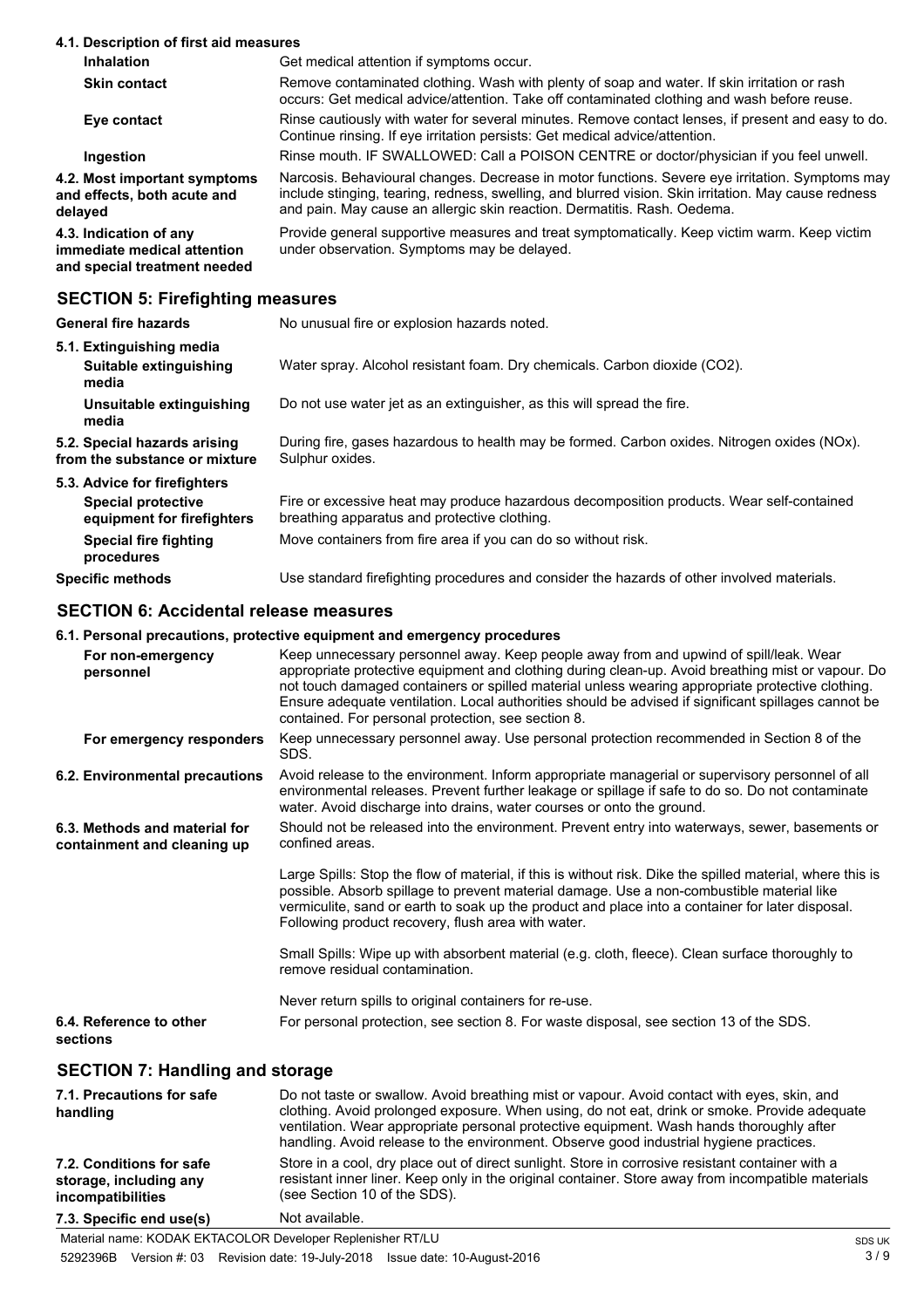## **SECTION 8: Exposure controls/personal protection**

| 8.1. Control parameters                              |                                                                                                                                                                                                                                                                                                                                                                                                                                                                                                  |  |
|------------------------------------------------------|--------------------------------------------------------------------------------------------------------------------------------------------------------------------------------------------------------------------------------------------------------------------------------------------------------------------------------------------------------------------------------------------------------------------------------------------------------------------------------------------------|--|
| <b>Occupational exposure limits</b>                  | No exposure limits noted for ingredient(s).                                                                                                                                                                                                                                                                                                                                                                                                                                                      |  |
| <b>Biological limit values</b>                       | No biological exposure limits noted for the ingredient(s).                                                                                                                                                                                                                                                                                                                                                                                                                                       |  |
| <b>Recommended monitoring</b><br>procedures          | Follow standard monitoring procedures.                                                                                                                                                                                                                                                                                                                                                                                                                                                           |  |
| Derived no effect levels<br>(DNELs)                  | Not available.                                                                                                                                                                                                                                                                                                                                                                                                                                                                                   |  |
| <b>Predicted no effect</b><br>concentrations (PNECs) | Not available.                                                                                                                                                                                                                                                                                                                                                                                                                                                                                   |  |
| 8.2. Exposure controls                               |                                                                                                                                                                                                                                                                                                                                                                                                                                                                                                  |  |
| Appropriate engineering<br>controls                  | Good general ventilation (typically 10 air changes per hour) should be used. Ventilation rates<br>should be matched to conditions. If applicable, use process enclosures, local exhaust ventilation,<br>or other engineering controls to maintain airborne levels below recommended exposure limits. If<br>exposure limits have not been established, maintain airborne levels to an acceptable level. Eye<br>wash facilities and emergency shower must be available when handling this product. |  |
|                                                      | Individual protection measures, such as personal protective equipment                                                                                                                                                                                                                                                                                                                                                                                                                            |  |
| <b>General information</b>                           | Use personal protective equipment as required. Personal protection equipment should be chosen<br>according to the CEN standards and in discussion with the supplier of the personal protective<br>equipment.                                                                                                                                                                                                                                                                                     |  |
| <b>Eye/face protection</b>                           | Wear safety glasses with side shields (or goggles).                                                                                                                                                                                                                                                                                                                                                                                                                                              |  |
| <b>Skin protection</b>                               |                                                                                                                                                                                                                                                                                                                                                                                                                                                                                                  |  |
| - Hand protection                                    | Using the information provided in Section 2, seek the advice of the glove supplier<br>as to the most suitable glove material. Avoid skin contact when mixing or handling the<br>substance/preparation or a mixture by wearing impervious gloves and protective clothing<br>appropriate to the risk of exposure.                                                                                                                                                                                  |  |
|                                                      | Use chemical resistant gloves. In case of prolonged immersion or frequently repeated contact:                                                                                                                                                                                                                                                                                                                                                                                                    |  |
|                                                      | Consult your glove manufacturer for advice on what glove material to avoid.                                                                                                                                                                                                                                                                                                                                                                                                                      |  |
|                                                      | The protective gloves to be used must comply with the specifications of the EC directive<br>89/686/EEC and the resultant standard EN 374. This recommendation applies only to the product<br>stated in the Safety Data Sheet and supplied by us as well as to the purpose specified by us.                                                                                                                                                                                                       |  |
| - Other                                              | Wear appropriate chemical resistant clothing. Use of an impervious apron is recommended.                                                                                                                                                                                                                                                                                                                                                                                                         |  |
| <b>Respiratory protection</b>                        | In case of insufficient ventilation, wear suitable respiratory equipment.                                                                                                                                                                                                                                                                                                                                                                                                                        |  |
| <b>Thermal hazards</b>                               | Wear appropriate thermal protective clothing, when necessary.                                                                                                                                                                                                                                                                                                                                                                                                                                    |  |
| <b>Hygiene measures</b>                              | Keep away from food and drink. Always observe good personal hygiene measures, such as<br>washing after handling the material and before eating, drinking, and/or smoking. Routinely wash<br>work clothing and protective equipment to remove contaminants. Contaminated work clothing<br>should not be allowed out of the workplace.                                                                                                                                                             |  |
| <b>Environmental exposure</b><br>controls            | Inform appropriate managerial or supervisory personnel of all environmental releases.                                                                                                                                                                                                                                                                                                                                                                                                            |  |

## **SECTION 9: Physical and chemical properties**

## **9.1. Information on basic physical and chemical properties**

**Appearance**

| <b>Physical state</b>                      | Liquid.                     |
|--------------------------------------------|-----------------------------|
| Form                                       | Liquid.                     |
| Colour                                     | Yellow                      |
| Odour                                      | sharp sulphur dioxide       |
| Odour threshold                            | Not available.              |
| рH                                         | 1.2                         |
| <b>Melting point/freezing point</b>        | Not available.              |
| Initial boiling point and boiling<br>range | $> 100 °C$ ( $> 212 °F$ )   |
| Flash point                                | $>$ 93.3 °C ( $>$ 200.0 °F) |
| <b>Evaporation rate</b>                    | Not available.              |
| Flammability (solid, gas)                  | Not applicable.             |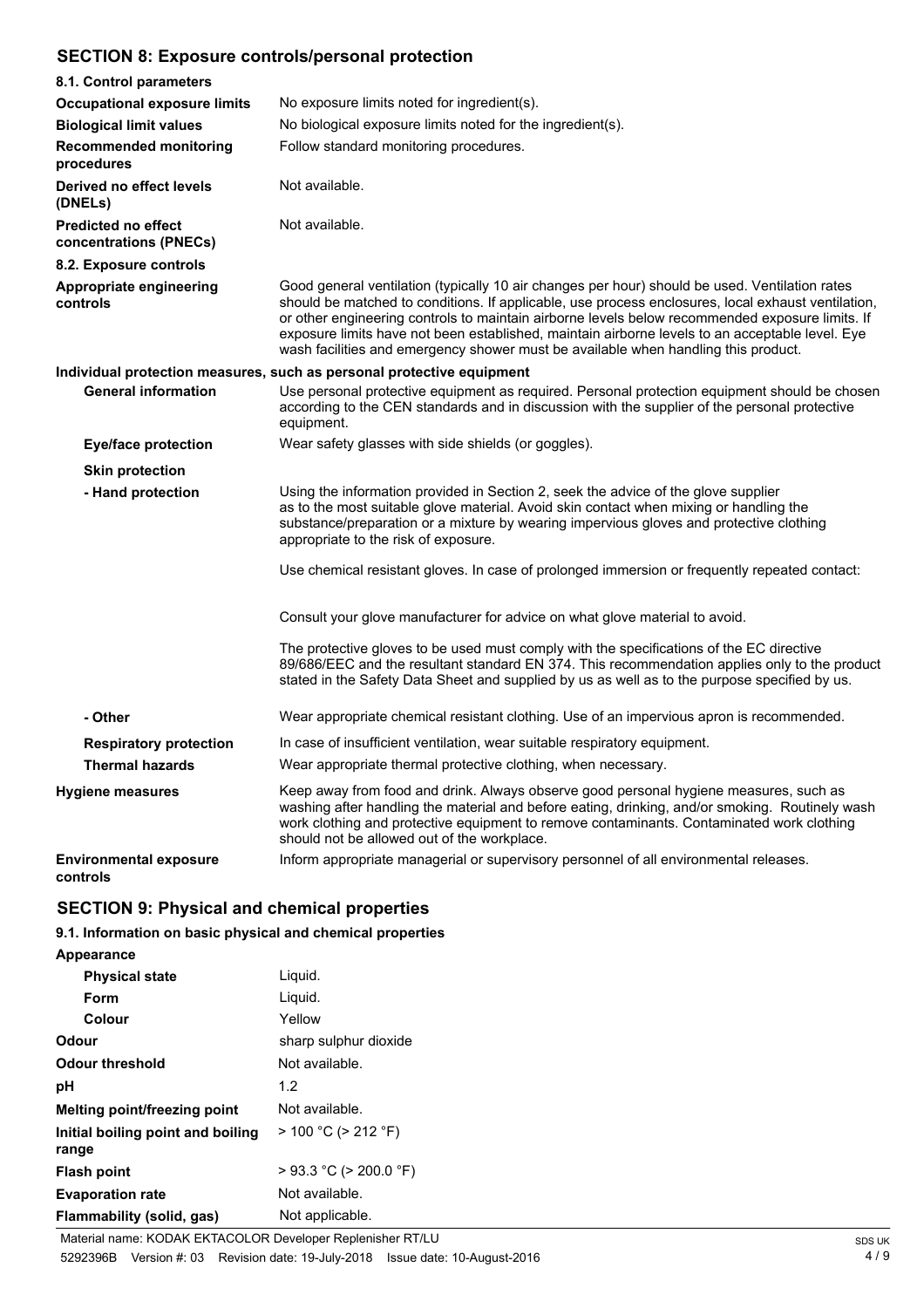#### **Upper/lower flammability or explosive limits**

| <b>Flammability limit - lower</b><br>(%)          | Not available. |
|---------------------------------------------------|----------------|
| <b>Flammability limit - upper</b><br>(%)          | Not available. |
| Vapour pressure                                   | 18 mm Hq       |
| <b>Vapour density</b>                             | 0.6            |
| <b>Relative density</b>                           | Not available. |
| Solubility(ies)                                   |                |
| <b>Solubility (water)</b>                         | Complete       |
| Solubility (other)                                | Not available. |
| <b>Partition coefficient</b><br>(n-octanol/water) | Not available. |
| <b>Auto-ignition temperature</b>                  | Not available. |
| <b>Decomposition temperature</b>                  | Not available. |
| <b>Viscosity</b>                                  | Not available. |
| <b>Explosive properties</b>                       | Not explosive. |
| <b>Oxidising properties</b>                       | Not oxidising. |
| 9.2. Other information                            |                |
| <b>Specific gravity</b>                           | 1.18           |

## **SECTION 10: Stability and reactivity**

| 10.1. Reactivity                            | Reacts violently with strong alkaline substances. This product may react with reducing agents. May<br>be corrosive to metals.                             |
|---------------------------------------------|-----------------------------------------------------------------------------------------------------------------------------------------------------------|
| 10.2. Chemical stability                    | Material is stable under normal conditions.                                                                                                               |
| 10.3. Possibility of hazardous<br>reactions | Hazardous polymerisation does not occur.                                                                                                                  |
| 10.4. Conditions to avoid                   | Avoid temperatures exceeding the flash point. Contact with incompatible materials. Do not mix with<br>other chemicals.                                    |
| 10.5. Incompatible materials                | Bases. Strong oxidising agents. Acids. Metals. Contact with strong acids may liberate sulphur<br>dioxide. Contact with strong bases may liberate ammonia. |
| 10.6. Hazardous<br>decomposition products   | Carbon oxides. Nitrogen oxides (NOx). Sulphur oxides.                                                                                                     |

### **SECTION 11: Toxicological information**

| <b>General information</b>               | Occupational exposure to the substance or mixture may cause adverse effects.                                                                                                                                                      |
|------------------------------------------|-----------------------------------------------------------------------------------------------------------------------------------------------------------------------------------------------------------------------------------|
| Information on likely routes of exposure |                                                                                                                                                                                                                                   |
| Inhalation                               | Expected to be a low hazard for recommended handling. Liberates sulphur dioxide gas which can<br>cause irritation to the respiratory tract. Some asthmatics or hypersensitive individuals may<br>experience difficulty breathing. |
| <b>Skin contact</b>                      | Causes skin irritation. May cause an allergic skin reaction.                                                                                                                                                                      |
| Eye contact                              | Causes serious eve irritation.                                                                                                                                                                                                    |
| Ingestion                                | Harmful if swallowed. Some asthmatics or sulfite-sensitive individuals may experience wheezing,<br>chest tightness, stomach upset, hives, faintness, weakness and diarrhea.                                                       |
| <b>Symptoms</b>                          | Severe eye irritation. Symptoms may include stinging, tearing, redness, swelling, and blurred<br>vision. Skin irritation. May cause redness and pain. May cause an allergic skin reaction.<br>Dermatitis, Rash.                   |

#### **11.1. Information on toxicological effects**

| <b>Acute toxicity</b>             | Harmful if swallowed.                 |              |  |
|-----------------------------------|---------------------------------------|--------------|--|
| <b>Components</b>                 | <b>Species</b><br><b>Test results</b> |              |  |
| Lithium sulphate (CAS 10377-48-7) |                                       |              |  |
| <b>Acute</b>                      |                                       |              |  |
| <b>Dermal</b>                     |                                       |              |  |
|                                   | Rabbit                                | > 1000 mg/kg |  |
| Oral                              |                                       |              |  |
|                                   | Rat                                   | 613 mg/kg    |  |
|                                   |                                       |              |  |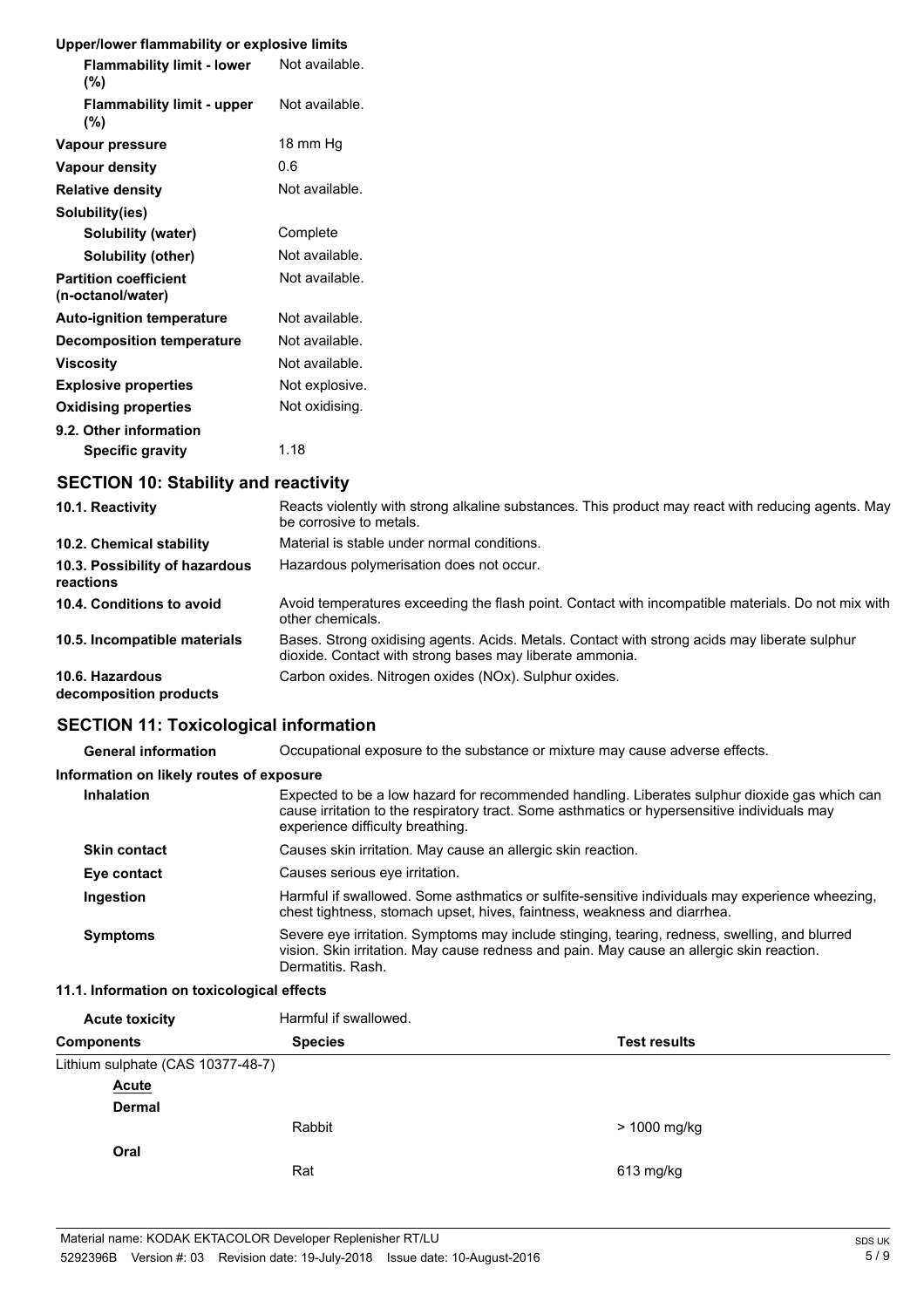| <b>Components</b>                                        | <b>Test results</b><br><b>Species</b>                             |               |  |
|----------------------------------------------------------|-------------------------------------------------------------------|---------------|--|
| Potassium sulphite (CAS 10117-38-1)                      |                                                                   |               |  |
| <b>Acute</b>                                             |                                                                   |               |  |
| Dermal                                                   |                                                                   |               |  |
| LD50                                                     | Guinea pig                                                        | > 20000 mg/kg |  |
| Oral                                                     |                                                                   |               |  |
| LD50                                                     | Mouse                                                             | > 3200 mg/kg  |  |
|                                                          | Rat                                                               | > 3200 mg/kg  |  |
| <b>Skin corrosion/irritation</b>                         | Causes skin irritation.                                           |               |  |
| Serious eye damage/eye<br><i>irritation</i>              | Causes serious eye irritation.                                    |               |  |
| <b>Respiratory sensitisation</b>                         | Based on available data, the classification criteria are not met. |               |  |
| <b>Skin sensitisation</b>                                | May cause an allergic skin reaction.                              |               |  |
| Germ cell mutagenicity                                   | Based on available data, the classification criteria are not met. |               |  |
| Carcinogenicity                                          | Based on available data, the classification criteria are not met. |               |  |
| <b>Reproductive toxicity</b>                             | Based on available data, the classification criteria are not met. |               |  |
| Specific target organ<br>toxicity - single exposure      | Based on available data, the classification criteria are not met. |               |  |
| Specific target organ<br>toxicity - repeated<br>exposure | Based on available data, the classification criteria are not met. |               |  |
| <b>Aspiration hazard</b>                                 | Based on available data, the classification criteria are not met. |               |  |
| Mixture versus substance<br>information                  | No information available.                                         |               |  |
| <b>Other information</b>                                 | Not available.                                                    |               |  |

### **SECTION 12: Ecological information**

| 12.1. Toxicity                                            | Very toxic to aguatic life with long lasting effects. |                                                                                                                                                                                            |                            |  |
|-----------------------------------------------------------|-------------------------------------------------------|--------------------------------------------------------------------------------------------------------------------------------------------------------------------------------------------|----------------------------|--|
| <b>Components</b>                                         |                                                       | <b>Species</b>                                                                                                                                                                             | Test results               |  |
| Lithium sulphate (CAS 10377-48-7)                         |                                                       |                                                                                                                                                                                            |                            |  |
| <b>Aquatic</b>                                            |                                                       |                                                                                                                                                                                            |                            |  |
| Crustacea                                                 | EC50                                                  | Tubificid worm (Tubifex tubifex)                                                                                                                                                           | 9.8 - 12.94 mg/l, 48 hours |  |
| 12.2. Persistence and<br>degradability                    | Not readily biodegradable.                            |                                                                                                                                                                                            |                            |  |
| 12.3. Bioaccumulative potential                           |                                                       | No data available.                                                                                                                                                                         |                            |  |
| <b>Partition coefficient</b><br>n-octanol/water (log Kow) |                                                       | Not available.                                                                                                                                                                             |                            |  |
| <b>Bioconcentration factor (BCF)</b>                      |                                                       | Not available.                                                                                                                                                                             |                            |  |
| 12.4. Mobility in soil                                    |                                                       | No data available.                                                                                                                                                                         |                            |  |
| 12.5. Results of PBT<br>and vPvB<br>assessment            |                                                       | Not a PBT or vPvB substance or mixture.                                                                                                                                                    |                            |  |
| 12.6. Other adverse effects                               |                                                       | No other adverse environmental effects (e.g. ozone depletion, photochemical ozone creation<br>potential, endocrine disruption, global warming potential) are expected from this component. |                            |  |

#### **SECTION 13: Disposal considerations**

**13.1. Waste treatment methods**

**Residual waste**

This information is provided to assist users in the correct treatment and disposal of product, product packaging and working solutions prepared and used to Kodak Alaris specifications.

Waste product and waste working solution should both be consigned for disposal as hazardous waste with the European Waste Catalogue Code 20 01 17\* Photochemicals. Dispose of product and working solution in accordance with local/regional/national/international regulations.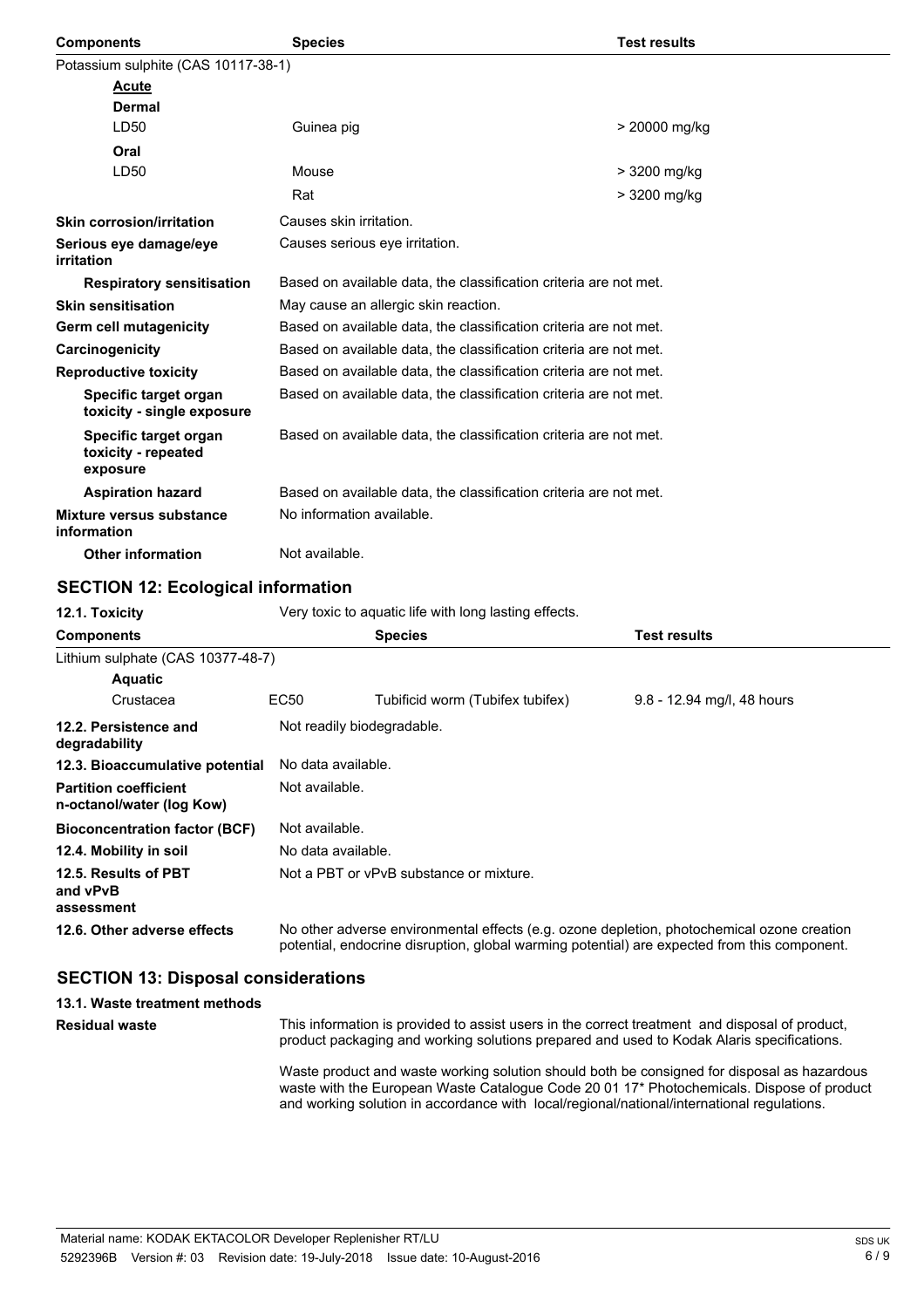| Contaminated packaging       | If thoroughly cleaned, preferably by rinsing at least three times with water, waste product<br>packaging may be consigned for recovery as non-hazardous waste with the European Waste<br>Catalog 15 01 06 Mixed Packaging. Whenever possible, minimize waste by using rinsing water to<br>make up the working solution. |  |
|------------------------------|-------------------------------------------------------------------------------------------------------------------------------------------------------------------------------------------------------------------------------------------------------------------------------------------------------------------------|--|
|                              | All other waste product packaging contaminated by product should be consigned for disposal as<br>hazardous waste with the European Waste Catalogue Code 15 01 10 Packaging containing<br>residues of or contaminated by hazardous substances.                                                                           |  |
| EU waste code                | Product and working solution: 20 01 17* Photochemicals. Contaminated product packaging: 15 01<br>10 Packaging containing residues of or contaminated by hazardous substances. Thoroughly<br>cleaned product packaging: 15 01 02 Plastic Packaging.                                                                      |  |
| Disposal methods/information | Dispose of product, working solution and contaminated product packaging in accordance with<br>local/regional/national/international regulations.                                                                                                                                                                        |  |

## **SECTION 14: Transport information**

#### **ADR**

| 14.1. UN number                                                                | <b>UN3265</b>                                                                                                                                    |  |
|--------------------------------------------------------------------------------|--------------------------------------------------------------------------------------------------------------------------------------------------|--|
| 14.2. UN proper shipping<br>name                                               | Corrosive liquid, acidic, organic, n.o.s.<br>(4-(N-ethyl-N-2-methanesulphonylaminoethyl)-2-methylphenylenediamine sesquisulphate<br>monohydrate) |  |
| 14.3. Transport hazard class(es)                                               |                                                                                                                                                  |  |
| Class                                                                          | 8                                                                                                                                                |  |
| <b>Subsidiary risk</b>                                                         |                                                                                                                                                  |  |
| Label(s)                                                                       | 8                                                                                                                                                |  |
| Hazard No. (ADR)                                                               | 80                                                                                                                                               |  |
| <b>Tunnel restriction code</b>                                                 | Е                                                                                                                                                |  |
| 14.4. Packing group                                                            | Ш                                                                                                                                                |  |
| 14.5. Environmental hazards No.                                                |                                                                                                                                                  |  |
| 14.6. Special precautions                                                      | Read safety instructions, SDS and emergency procedures before handling.                                                                          |  |
| for user                                                                       |                                                                                                                                                  |  |
| <b>IATA</b>                                                                    |                                                                                                                                                  |  |
| 14.1. UN number                                                                | <b>UN3265</b>                                                                                                                                    |  |
| 14.2. UN proper shipping<br>name                                               | Corrosive liquid, acidic, organic, n.o.s.<br>(4-(N-ethyl-N-2-methanesulphonylaminoethyl)-2-methylphenylenediamine sesquisulphate<br>monohydrate) |  |
| 14.3. Transport hazard class(es)                                               |                                                                                                                                                  |  |
| Class                                                                          | 8                                                                                                                                                |  |
| <b>Subsidiary risk</b>                                                         |                                                                                                                                                  |  |
| 14.4. Packing group                                                            | Ш                                                                                                                                                |  |
| 14.5. Environmental hazards No.                                                |                                                                                                                                                  |  |
| <b>ERG Code</b>                                                                | 8L                                                                                                                                               |  |
| 14.6. Special precautions                                                      | Read safety instructions, SDS and emergency procedures before handling.                                                                          |  |
| for user                                                                       |                                                                                                                                                  |  |
| <b>Other information</b>                                                       |                                                                                                                                                  |  |
| Passenger and cargo<br>aircraft                                                | Allowed with restrictions.                                                                                                                       |  |
| Cargo aircraft only                                                            | Allowed with restrictions.                                                                                                                       |  |
| <b>IMDG</b>                                                                    |                                                                                                                                                  |  |
| 14.1. UN number                                                                | <b>UN3265</b>                                                                                                                                    |  |
| 14.2. UN proper shipping<br>name                                               | CORROSIVE LIQUID, ACIDIC, ORGANIC, N.O.S.<br>(4-(N-ethyl-N-2-methanesulphonylaminoethyl)-2-methylphenylenediamine sesquisulphate<br>monohydrate) |  |
| 14.3. Transport hazard class(es)                                               |                                                                                                                                                  |  |
| Class                                                                          | 8                                                                                                                                                |  |
| <b>Subsidiary risk</b>                                                         |                                                                                                                                                  |  |
| 14.4. Packing group                                                            | Ш                                                                                                                                                |  |
| 14.5. Environmental hazards                                                    |                                                                                                                                                  |  |
| <b>Marine pollutant</b>                                                        | <b>MARINE POLLUTANT</b>                                                                                                                          |  |
| <b>EmS</b>                                                                     | $F-A, S-B$                                                                                                                                       |  |
| 14.6. Special precautions<br>for user                                          | Read safety instructions, SDS and emergency procedures before handling.                                                                          |  |
| 14.7. Transport in bulk<br>according to Annex II of Marpol<br>and the IBC Code | Not established.                                                                                                                                 |  |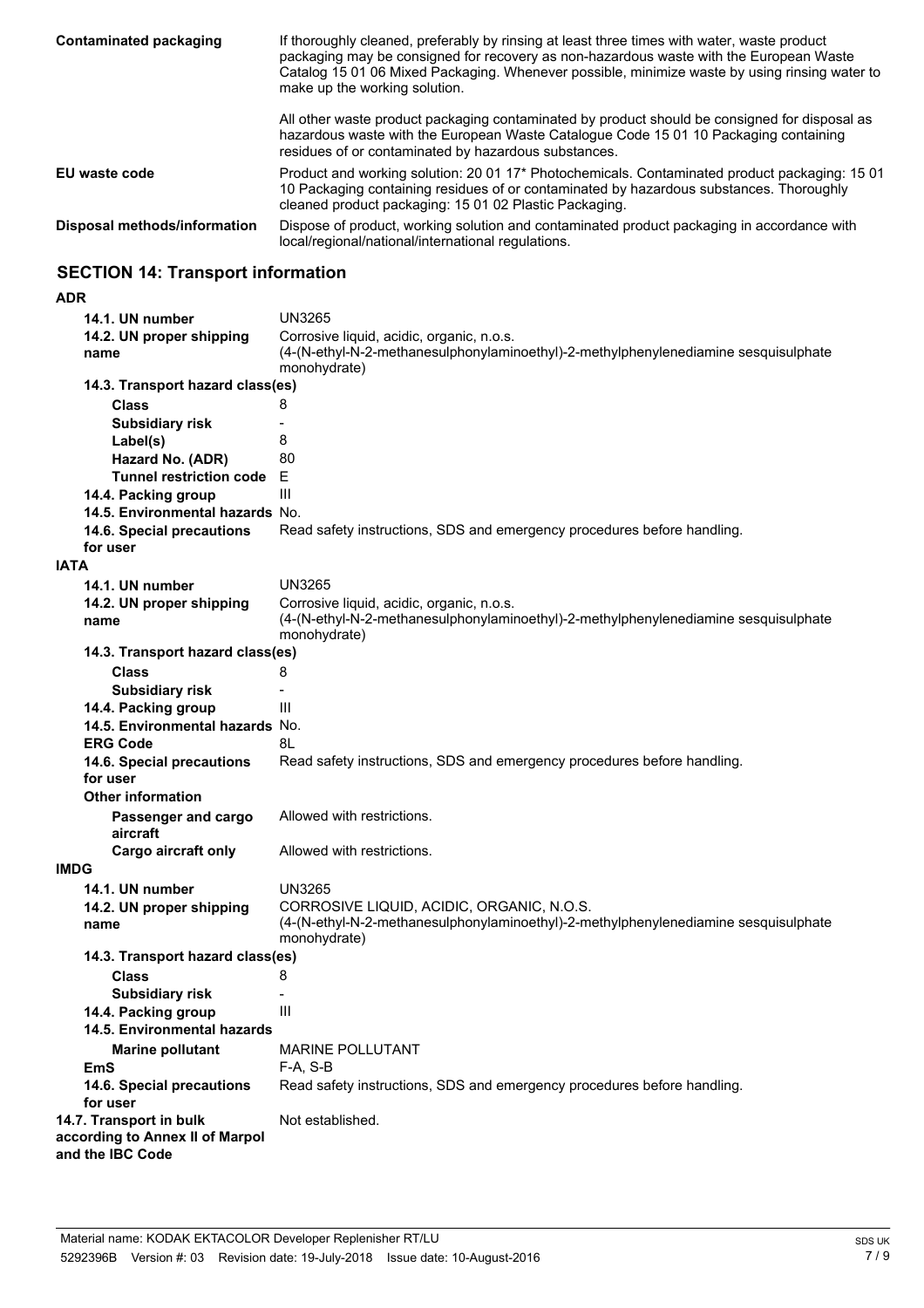

### **SECTION 15: Regulatory information**

**15.1. Safety, health and environmental regulations/legislation specific for the substance or mixture**

#### **EU regulations**

**Regulation (EC) No. 1005/2009 on substances that deplete the ozone layer, Annex I, as amended** Not listed.

- **Regulation (EC) No. 1005/2009 on substances that deplete the ozone layer, Annex II, as amended** Not listed.
- **Regulation (EC) No. 850/2004 On persistent organic pollutants, Annex I as amended** Not listed.
- **Regulation (EU) No. 649/2012 concerning the export and import of dangerous chemicals, Annex I, Part 1 as amended** Not listed.
- **Regulation (EU) No. 649/2012 concerning the export and import of dangerous chemicals, Annex I, Part 2 as amended** Not listed.
- **Regulation (EU) No. 649/2012 concerning the export and import of dangerous chemicals, Annex I, Part 3 as amended** Not listed.
- **Regulation (EU) No. 649/2012 concerning the export and import of dangerous chemicals, Annex V as amended** Not listed.
- **Regulation (EC) No. 166/2006 Annex II Pollutant Release and Transfer Registry, as amended** Not listed.
- **Regulation (EC) No. 1907/2006, REACH Article 59(10) Candidate List as currently published by ECHA** Not listed.

#### **Authorisations**

**Regulation (EC) No. 1907/2006, REACH Annex XIV Substances subject to authorization, as amended** Not listed.

#### **Restrictions on use**

**Regulation (EC) No. 1907/2006, REACH Annex XVII Substances subject to restriction on marketing and use as amended** Not listed.

**Directive 2004/37/EC: on the protection of workers from the risks related to exposure to carcinogens and mutagens at work, as amended**

#### Not listed.

**Directive 92/85/EEC: on the safety and health of pregnant workers and workers who have recently given birth or are breastfeeding, as amended**

#### Not listed.

#### **Other EU regulations**

#### **Directive 2012/18/EU on major accident hazards involving dangerous substances, as amended**

4-(N-ethyl-N-2-methanesulphonylaminoethyl)-2-methylphenylenediamine sesquisulphate monohydrate (CAS 25646-71-3) **Directive 98/24/EC on the protection of the health and safety of workers from the risks related to chemical agents at work, as amended**

4-(N-ethyl-N-2-methanesulphonylaminoethyl)-2-methylphenylenediamine sesquisulphate monohydrate (CAS 25646-71-3) **Directive 94/33/EC on the protection of young people at work, as amended**

4-(N-ethyl-N-2-methanesulphonylaminoethyl)-2-methylphenylenediamine sesquisulphate monohydrate (CAS 25646-71-3)

Pregnant women should not work with the product, if there is the least risk of exposure. The product is classified and labelled in accordance with Regulation (EC) 1272/2008 (CLP Regulation) as amended. This Safety Data Sheet complies with the requirements of Regulation (EC) No 1907/2006, as amended. **Other regulations** Follow national regulation for work with chemical agents. Young people under 18 years old are not allowed to work with this product according to EU Directive 94/33/EC on the protection of young people at work, as amended. **National regulations**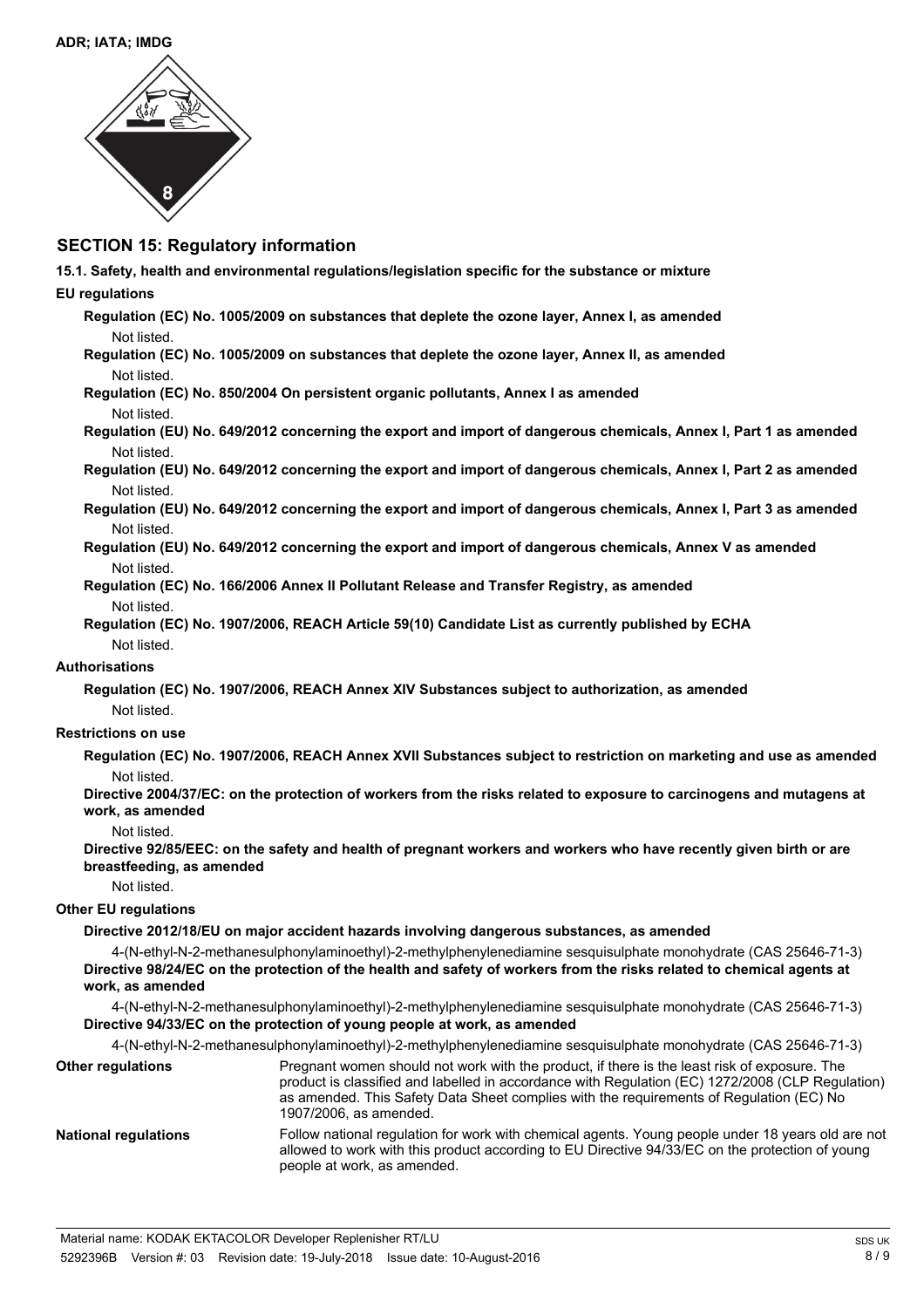## **SECTION 16: Other information**

| List of abbreviations                                                           | Not available.                                                                                                                                                                                                                                                                                                                                                                                                                                                                                      |  |  |
|---------------------------------------------------------------------------------|-----------------------------------------------------------------------------------------------------------------------------------------------------------------------------------------------------------------------------------------------------------------------------------------------------------------------------------------------------------------------------------------------------------------------------------------------------------------------------------------------------|--|--|
| <b>References</b>                                                               | Not available.                                                                                                                                                                                                                                                                                                                                                                                                                                                                                      |  |  |
| Information on evaluation<br>method leading to the<br>classification of mixture | The classification for health and environmental hazards is derived by a combination of calculation<br>methods and test data, if available.                                                                                                                                                                                                                                                                                                                                                          |  |  |
| Full text of any H-statements<br>not written out in full under                  |                                                                                                                                                                                                                                                                                                                                                                                                                                                                                                     |  |  |
| Sections 2 to 15                                                                | H302 Harmful if swallowed.                                                                                                                                                                                                                                                                                                                                                                                                                                                                          |  |  |
|                                                                                 | H315 Causes skin irritation.                                                                                                                                                                                                                                                                                                                                                                                                                                                                        |  |  |
|                                                                                 | H317 May cause an allergic skin reaction.                                                                                                                                                                                                                                                                                                                                                                                                                                                           |  |  |
|                                                                                 | H319 Causes serious eye irritation.                                                                                                                                                                                                                                                                                                                                                                                                                                                                 |  |  |
|                                                                                 | H410 Very toxic to aquatic life with long lasting effects.                                                                                                                                                                                                                                                                                                                                                                                                                                          |  |  |
|                                                                                 | H412 Harmful to aguatic life with long lasting effects.                                                                                                                                                                                                                                                                                                                                                                                                                                             |  |  |
| <b>Revision information</b>                                                     | SECTION 2: Hazards identification: 2.3. Other hazards<br><b>GHS: Qualifiers</b>                                                                                                                                                                                                                                                                                                                                                                                                                     |  |  |
| <b>Training information</b>                                                     | Follow training instructions when handling this material.                                                                                                                                                                                                                                                                                                                                                                                                                                           |  |  |
| <b>Disclaimer</b>                                                               | Kodak Alaris cannot anticipate all conditions under which this information and its product, or the<br>products of other manufacturers in combination with its product, may be used. It is the user's<br>responsibility to ensure safe conditions for handling, storage and disposal of the product, and to<br>assume liability for loss, injury, damage or expense due to improper use. The information in the<br>sheet was written based on the best knowledge and experience currently available. |  |  |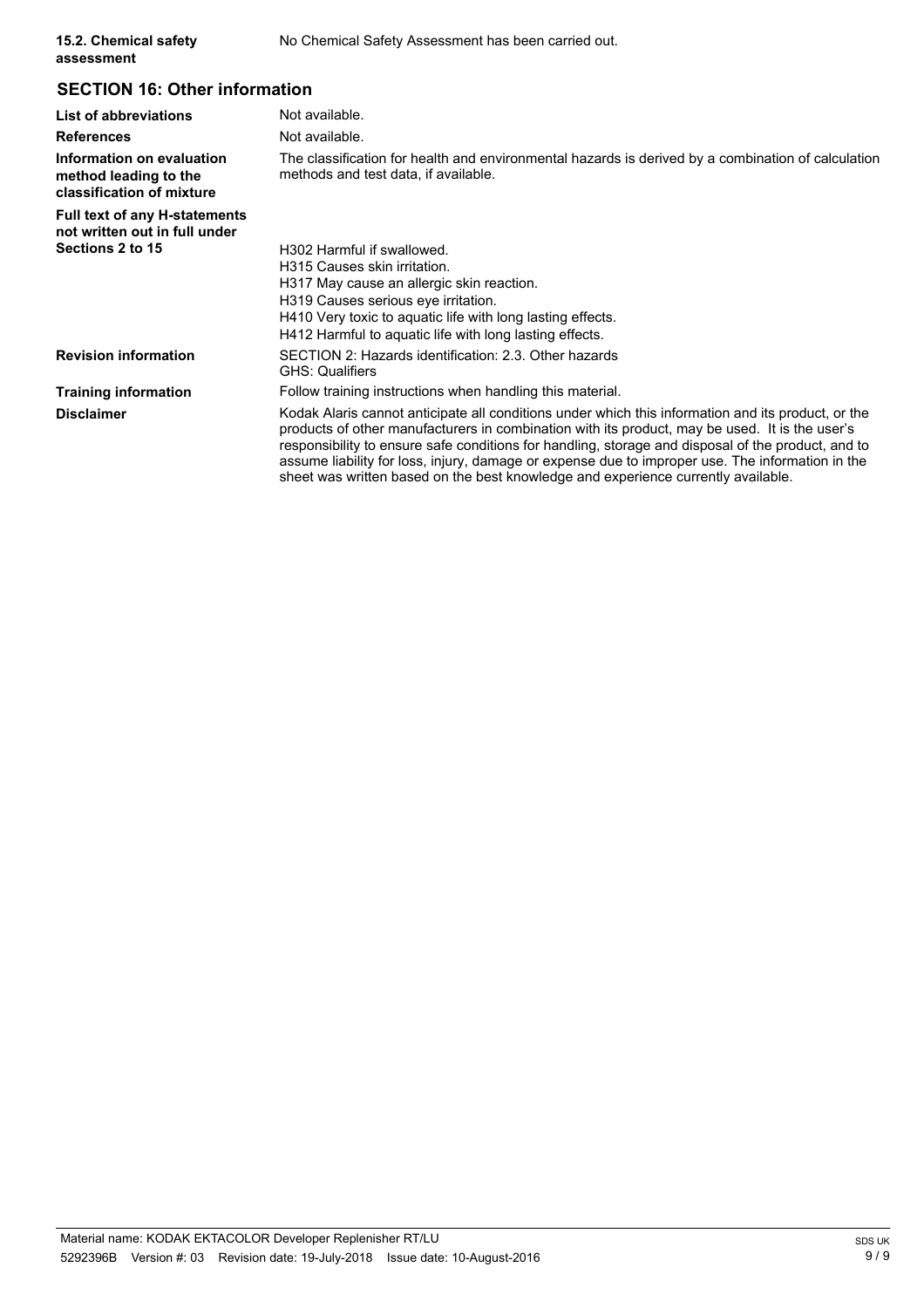

# **SAFETY DATA SHEET**

In accordance with Regulation (EC) No. 1907/2006

### **SECTION 1: Identification of the substance/mixture and of the company/undertaking**

| 1.1. Product identifier                               |                                                                                     |
|-------------------------------------------------------|-------------------------------------------------------------------------------------|
| Trade name or designation<br>of the mixture           | KODAK EKTACOLOR Developer Replenisher RT/LU                                         |
| <b>Registration number</b>                            |                                                                                     |
| <b>Synonyms</b>                                       | None.                                                                               |
| <b>SDS number</b>                                     | PCD 6087                                                                            |
| <b>Product code</b>                                   | 5292396C                                                                            |
| <b>Issue date</b>                                     | 10-August-2016                                                                      |
| <b>Version number</b>                                 | 03                                                                                  |
| <b>Revision date</b>                                  | 04-June-2018                                                                        |
| <b>Supersedes date</b>                                | 07-May-2018                                                                         |
|                                                       | 1.2. Relevant identified uses of the substance or mixture and uses advised against  |
| <b>Identified uses</b>                                | Photographic processing chemical. (developer/activator).                            |
| <b>Uses advised against</b>                           | For industrial use only.                                                            |
| 1.3. Details of the supplier of the safety data sheet |                                                                                     |
| <b>Supplier</b>                                       | Kodak Alaris Limited                                                                |
| <b>Address</b>                                        | Hemel One, Boundary Way                                                             |
|                                                       | Hemel Hempstead                                                                     |
|                                                       | Hertfordshire, HP2 7YU                                                              |
|                                                       | United Kingdom                                                                      |
| Telephone number                                      | +44 (0)330 123 0391                                                                 |
| e-mail                                                | EHS-Questions@Kodakalaris.com                                                       |
| 1.4. Emergency telephone<br>number                    | UK: Tel 111 or 344 892 0111 (NHS professionals only)                                |
|                                                       | Ireland: Members of Public: 01 809 2166. (8.00 a.m. to 10.00 p.m. 7 days a<br>week) |
|                                                       | Ireland: Healthcare Professionals: 01 809 2566 (24 hour service)                    |

### **SECTION 2: Hazards identification**

#### **2.1. Classification of the substance or mixture**

The mixture has been assessed and/or tested for its physical, health and environmental hazards and the following classification applies.

#### **Classification according to Regulation (EC) No 1272/2008 as amended**

| <b>Physical hazards</b><br>Corrosive to metals      | Category 1                              | H290 - May be corrosive to metals.          |
|-----------------------------------------------------|-----------------------------------------|---------------------------------------------|
| <b>Health hazards</b>                               |                                         |                                             |
| Skin corrosion/irritation                           | Category 2                              | H315 - Causes skin irritation.              |
| Serious eye damage/eye irritation                   | Category 1                              | H318 - Causes serious eye<br>damage.        |
| Specific target organ toxicity - single<br>exposure | Category 3 respiratory tract irritation | H335 - May cause respiratory<br>irritation. |

**Hazard summary** May be corrosive to metals. Causes serious eye damage. Causes skin irritation. May cause irritation to the respiratory system. Occupational exposure to the substance or mixture may cause adverse health effects.

#### **2.2. Label elements**

#### **Label according to Regulation (EC) No. 1272/2008 as amended**

**Contains:** Potassium carbonate, Potassium hydroxide

**Hazard pictograms**

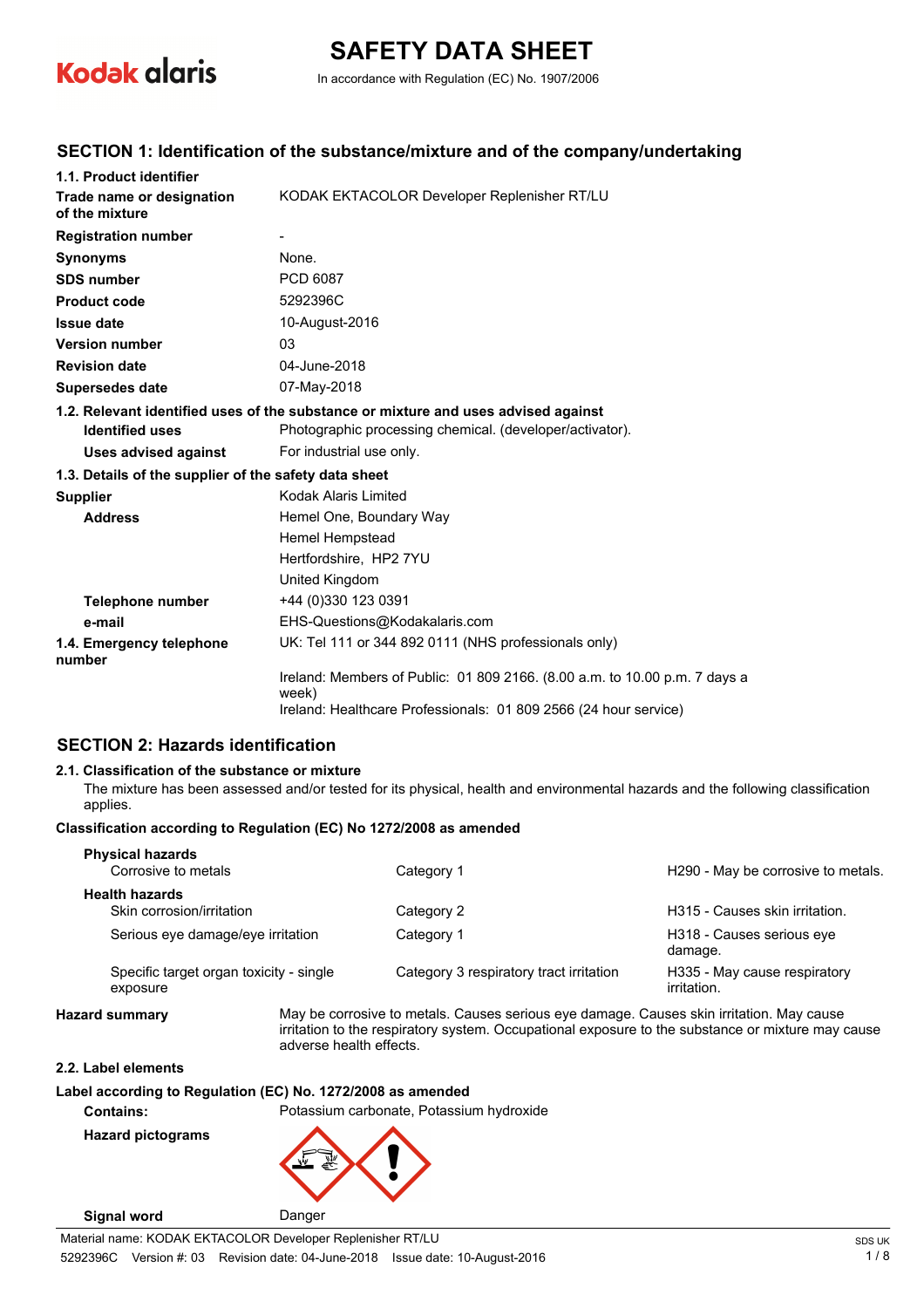| <b>Hazard statements</b>              |                                                                                                                                     |
|---------------------------------------|-------------------------------------------------------------------------------------------------------------------------------------|
| H <sub>290</sub>                      | May be corrosive to metals.                                                                                                         |
| H315                                  | Causes skin irritation.                                                                                                             |
| H318                                  | Causes serious eye damage.                                                                                                          |
| H335                                  | May cause respiratory irritation.                                                                                                   |
| <b>Precautionary statements</b>       |                                                                                                                                     |
| <b>Prevention</b>                     |                                                                                                                                     |
| P234                                  | Keep only in original container.                                                                                                    |
| P <sub>260</sub>                      | Do not breathe vapour.                                                                                                              |
| P <sub>264</sub>                      | Wash thoroughly after handling.                                                                                                     |
| P280                                  | Wear eye protection/face protection.                                                                                                |
| P280                                  | Wear protective gloves.                                                                                                             |
| <b>Response</b>                       |                                                                                                                                     |
| $P304 + P340$                         | IF INHALED: Remove person to fresh air and keep comfortable for breathing.                                                          |
| P305 + P351 + P338                    | IF IN EYES: Rinse cautiously with water for several minutes. Remove contact lenses, if present<br>and easy to do. Continue rinsing. |
| <b>Storage</b>                        | Not available.                                                                                                                      |
| <b>Disposal</b>                       | Not available.                                                                                                                      |
| <b>Supplemental label information</b> | None.                                                                                                                               |
| 2.3. Other hazards                    | Not a PBT or vPvB substance or mixture.                                                                                             |
|                                       |                                                                                                                                     |

## **SECTION 3: Composition/information on ingredients**

#### **3.2. Mixtures**

#### **General information**

| <b>Chemical name</b>   | %                                                         | CAS-No. / EC<br>No.    | <b>REACH Registration No.</b> | <b>INDEX No.</b> | <b>Notes</b> |
|------------------------|-----------------------------------------------------------|------------------------|-------------------------------|------------------|--------------|
| Potassium carbonate    | $30 - 35$                                                 | 584-08-7<br>209-529-3  | 01-2119532646-36-0024         | -                |              |
| <b>Classification:</b> | Skin Irrit. 2; H315, Eye Irrit. 2; H319, STOT SE 3; H335  |                        |                               |                  |              |
| Potassium hydroxide    | $1 - 5$                                                   | 1310-58-3<br>215-181-3 | ۰                             | 019-002-00-8     |              |
| <b>Classification:</b> | Acute Tox. 4: H302, Skin Corr. 1A: H314, Eye Dam. 1: H318 |                        |                               |                  |              |

#### **List of abbreviations and symbols that may be used above**

#: This substance has been assigned Union workplace exposure limit(s).

M: M-factor

PBT: persistent, bioaccumulative and toxic substance.

vPvB: very persistent and very bioaccumulative substance.

All concentrations are in percent by weight unless ingredient is a gas. Gas concentrations are in percent by volume.

**Composition comments** The full text for all H-statements is displayed in section 16.

#### **SECTION 4: First aid measures**

| If you feel unwell, seek medical advice (show the label where possible). Ensure that medical<br>personnel are aware of the material(s) involved, and take precautions to protect themselves.                                                      |
|---------------------------------------------------------------------------------------------------------------------------------------------------------------------------------------------------------------------------------------------------|
| 4.1. Description of first aid measures                                                                                                                                                                                                            |
| Remove victim to fresh air and keep at rest in a position comfortable for breathing. Call a POISON<br>CENTRE or doctor/physician if you feel unwell.                                                                                              |
| Remove contaminated clothing. Wash with plenty of soap and water. If skin irritation occurs: Get<br>medical advice/attention. Wash contaminated clothing before reuse.                                                                            |
| Immediately flush eyes with plenty of water for at least 15 minutes. Remove contact lenses, if<br>present and easy to do. Continue rinsing. Get medical attention immediately.                                                                    |
| Rinse mouth. Get medical attention if symptoms occur.                                                                                                                                                                                             |
| Severe eye irritation. Symptoms may include stinging, tearing, redness, swelling, and blurred<br>vision. Permanent eye damage including blindness could result. May cause respiratory irritation.<br>Skin irritation. May cause redness and pain. |
| Provide general supportive measures and treat symptomatically. Keep victim under observation.<br>Symptoms may be delayed.                                                                                                                         |
|                                                                                                                                                                                                                                                   |

## **SECTION 5: Firefighting measures**

General fire hazards Not available.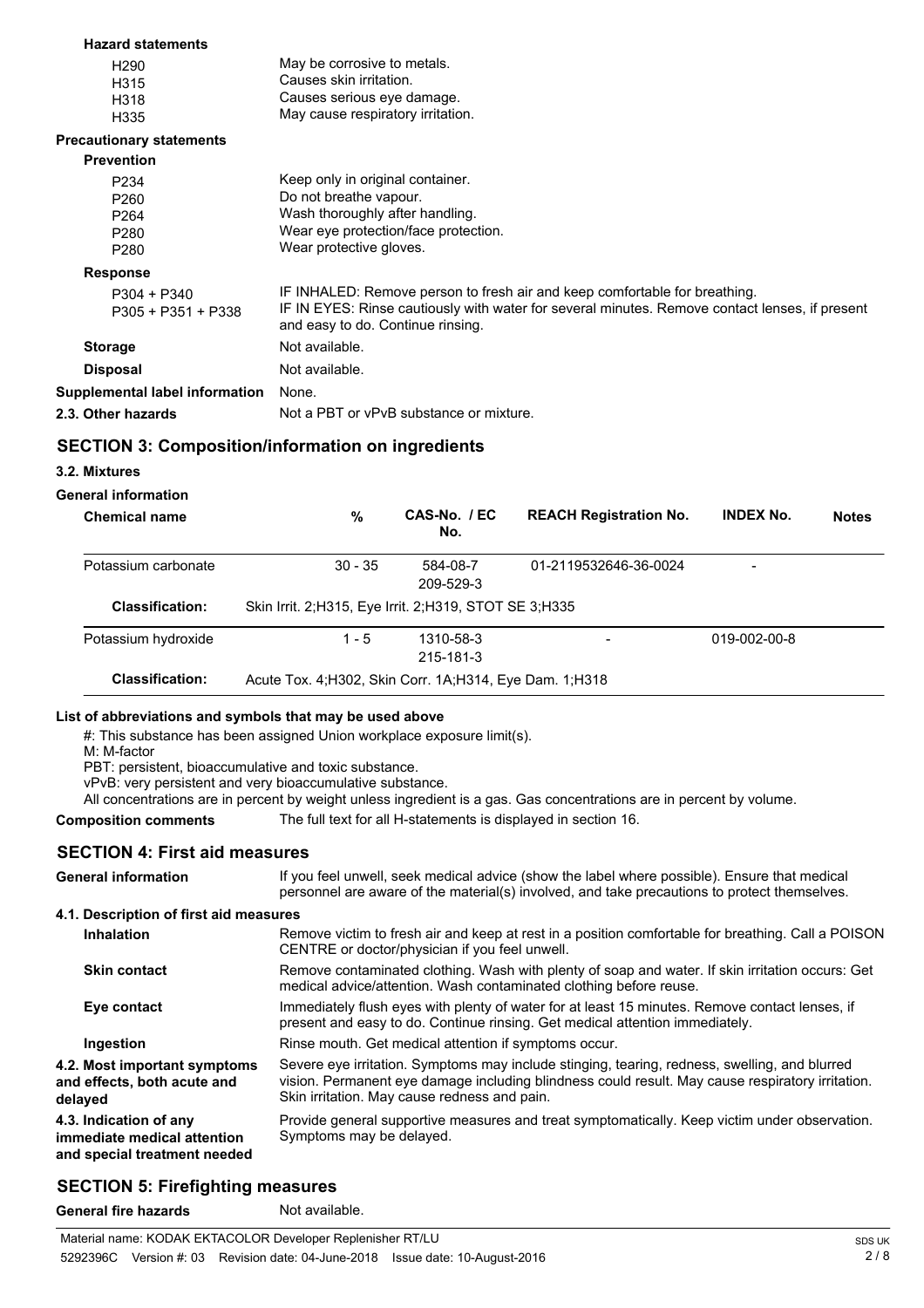| 5.1. Extinguishing media                                      |                                                                                                            |
|---------------------------------------------------------------|------------------------------------------------------------------------------------------------------------|
| Suitable extinguishing<br>media                               | Use extinguishing measures that are appropriate to local circumstances and the surrounding<br>environment. |
| Unsuitable extinguishing<br>media                             | Do not use water jet as an extinguisher, as this will spread the fire.                                     |
| 5.2. Special hazards arising<br>from the substance or mixture | During fire, gases hazardous to health may be formed.                                                      |
| 5.3. Advice for firefighters                                  |                                                                                                            |
| <b>Special protective</b><br>equipment for firefighters       | Self-contained breathing apparatus and full protective clothing must be worn in case of fire.              |
| <b>Special fire fighting</b><br>procedures                    | Move containers from fire area if you can do so without risk.                                              |
| <b>Specific methods</b>                                       | Use standard firefighting procedures and consider the hazards of other involved materials.                 |

### **SECTION 6: Accidental release measures**

## **6.1. Personal precautions, protective equipment and emergency procedures**

|                                                              | For non-emergency<br>personnel      | Keep unnecessary personnel away. Keep people away from and upwind of spill/leak. Wear<br>appropriate protective equipment and clothing during clean-up. Do not breathe vapour. Do not<br>touch damaged containers or spilled material unless wearing appropriate protective clothing.<br>Ensure adequate ventilation. Local authorities should be advised if significant spillages cannot be<br>contained. For personal protection, see section 8. |
|--------------------------------------------------------------|-------------------------------------|----------------------------------------------------------------------------------------------------------------------------------------------------------------------------------------------------------------------------------------------------------------------------------------------------------------------------------------------------------------------------------------------------------------------------------------------------|
|                                                              | For emergency responders            | Keep unnecessary personnel away. Use personal protection recommended in Section 8 of the<br>SDS.                                                                                                                                                                                                                                                                                                                                                   |
|                                                              | 6.2. Environmental precautions      | Avoid discharge into drains, water courses or onto the ground.                                                                                                                                                                                                                                                                                                                                                                                     |
| 6.3. Methods and material for<br>containment and cleaning up |                                     | Prevent entry into waterways, sewer, basements or confined areas.                                                                                                                                                                                                                                                                                                                                                                                  |
|                                                              |                                     | Large Spills: Stop the flow of material, if this is without risk. Dike the spilled material, where this is<br>possible. Absorb spillage to prevent material damage. Use a non-combustible material like<br>vermiculite, sand or earth to soak up the product and place into a container for later disposal.<br>Following product recovery, flush area with water.                                                                                  |
|                                                              |                                     | Small Spills: Wipe up with absorbent material (e.g. cloth, fleece). Clean surface thoroughly to<br>remove residual contamination.                                                                                                                                                                                                                                                                                                                  |
|                                                              |                                     | Never return spills to original containers for re-use.                                                                                                                                                                                                                                                                                                                                                                                             |
|                                                              | 6.4. Reference to other<br>sections | For personal protection, see section 8. For waste disposal, see section 13 of the SDS.                                                                                                                                                                                                                                                                                                                                                             |
|                                                              |                                     |                                                                                                                                                                                                                                                                                                                                                                                                                                                    |

### **SECTION 7: Handling and storage**

| 7.1. Precautions for safe<br>handling                                   | Do not breathe vapour. Do not get this material in contact with eyes. Avoid contact with eyes, skin,<br>and clothing. Avoid prolonged exposure. Provide adequate ventilation. Wear appropriate personal<br>protective equipment. Observe good industrial hygiene practices. |
|-------------------------------------------------------------------------|-----------------------------------------------------------------------------------------------------------------------------------------------------------------------------------------------------------------------------------------------------------------------------|
| 7.2. Conditions for safe<br>storage, including any<br>incompatibilities | Store locked up. Store in a cool, dry place out of direct sunlight. Store in corrosive resistant<br>container with a resistant inner liner. Keep only in the original container. Store away from<br>incompatible materials (see Section 10 of the SDS).                     |
| 7.3. Specific end use(s)                                                | Not available.                                                                                                                                                                                                                                                              |

## **SECTION 8: Exposure controls/personal protection**

## **8.1. Control parameters**

#### **Occupational exposure limits**

| UK. EH40 Workplace Exposure Limits (WELs)            |                                                            |                  |  |
|------------------------------------------------------|------------------------------------------------------------|------------------|--|
| <b>Components</b>                                    | <b>Type</b>                                                | Value            |  |
| Potassium hydroxide (CAS<br>1310-58-3)               | <b>STEL</b>                                                | $2 \text{ mg/m}$ |  |
| <b>Biological limit values</b>                       | No biological exposure limits noted for the ingredient(s). |                  |  |
| <b>Recommended monitoring</b><br>procedures          | Follow standard monitoring procedures.                     |                  |  |
| Derived no effect levels<br>(DNELs)                  | Not available.                                             |                  |  |
| <b>Predicted no effect</b><br>concentrations (PNECs) | Not available.                                             |                  |  |
| 8.2. Exposure controls                               |                                                            |                  |  |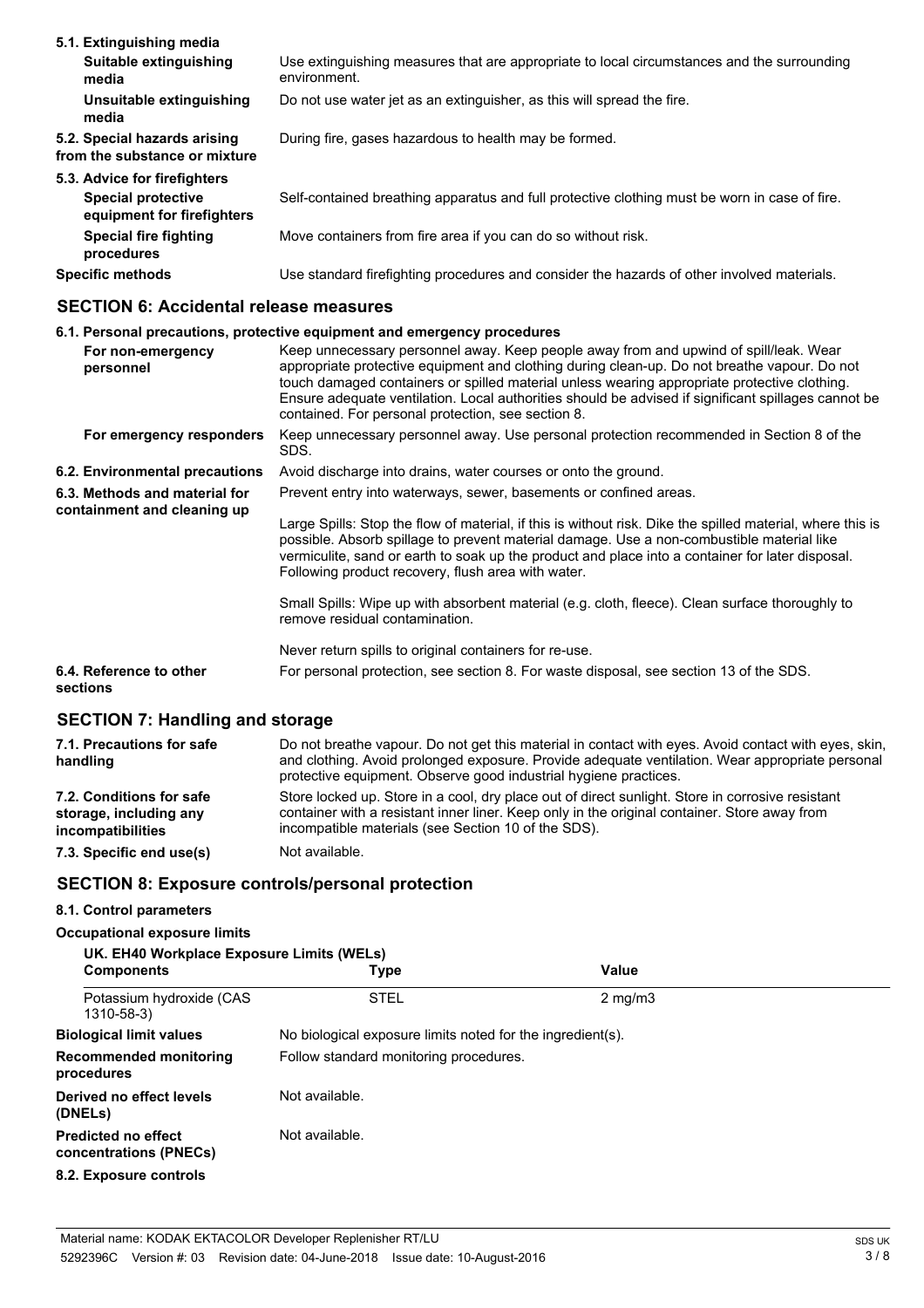| Appropriate engineering<br>controls       | Good general ventilation (typically 10 air changes per hour) should be used. Ventilation rates<br>should be matched to conditions. If applicable, use process enclosures, local exhaust ventilation,<br>or other engineering controls to maintain airborne levels below recommended exposure limits. If<br>exposure limits have not been established, maintain airborne levels to an acceptable level. Eye<br>wash facilities and emergency shower must be available when handling this product. |
|-------------------------------------------|--------------------------------------------------------------------------------------------------------------------------------------------------------------------------------------------------------------------------------------------------------------------------------------------------------------------------------------------------------------------------------------------------------------------------------------------------------------------------------------------------|
|                                           | Individual protection measures, such as personal protective equipment                                                                                                                                                                                                                                                                                                                                                                                                                            |
| <b>General information</b>                | Use personal protective equipment as required. Personal protection equipment should be chosen<br>according to the CEN standards and in discussion with the supplier of the personal protective<br>equipment.                                                                                                                                                                                                                                                                                     |
| <b>Eye/face protection</b>                | Wear safety glasses with side shields (or goggles).                                                                                                                                                                                                                                                                                                                                                                                                                                              |
| <b>Skin protection</b>                    |                                                                                                                                                                                                                                                                                                                                                                                                                                                                                                  |
| - Hand protection                         | Using the information provided in Section 2, seek the advice of the glove supplier<br>as to the most suitable glove material. Avoid skin contact when mixing or handling the<br>substance/preparation or a mixture by wearing impervious gloves and protective clothing<br>appropriate to the risk of exposure.                                                                                                                                                                                  |
|                                           | Use chemical resistant gloves. In case of prolonged immersion or frequently repeated contact:                                                                                                                                                                                                                                                                                                                                                                                                    |
|                                           | Material: Nitrile rubber, Thickness: >=0.38 mm, Breakthrough time: > 480 min<br>Material: Neoprene, Thickness: > = 0.65 mm, Breakthrough time: > 240 min<br>Material: butyl-rubber, Thickness: >=0.36 mm, Breakthrough time: > 480 min                                                                                                                                                                                                                                                           |
|                                           | Avoid natural rubber gloves.                                                                                                                                                                                                                                                                                                                                                                                                                                                                     |
|                                           | The protective gloves to be used must comply with the specifications of the EC directive<br>89/686/EEC and the resultant standard EN 374. This recommendation applies only to the product<br>stated in the Safety Data Sheet and supplied by us as well as to the purpose specified by us.                                                                                                                                                                                                       |
| - Other                                   | Wear appropriate chemical resistant clothing.                                                                                                                                                                                                                                                                                                                                                                                                                                                    |
| <b>Respiratory protection</b>             | Chemical respirator with organic vapour cartridge and full facepiece.                                                                                                                                                                                                                                                                                                                                                                                                                            |
| <b>Thermal hazards</b>                    | Wear appropriate thermal protective clothing, when necessary.                                                                                                                                                                                                                                                                                                                                                                                                                                    |
| <b>Hygiene measures</b>                   | Always observe good personal hygiene measures, such as washing after handling the material<br>and before eating, drinking, and/or smoking. Routinely wash work clothing and protective<br>equipment to remove contaminants.                                                                                                                                                                                                                                                                      |
| <b>Environmental exposure</b><br>controls | Environmental manager must be informed of all major releases.                                                                                                                                                                                                                                                                                                                                                                                                                                    |

## **SECTION 9: Physical and chemical properties**

## **9.1. Information on basic physical and chemical properties**

**Appearance**

| <b>Physical state</b>                        | Liquid.             |
|----------------------------------------------|---------------------|
| Form                                         | Liquid.             |
| Colour                                       | colourless          |
| Odour                                        | odorless            |
| Odour threshold                              | Not available.      |
| рH                                           | 14                  |
| <b>Melting point/freezing point</b>          | Not available.      |
| Initial boiling point and boiling<br>range   | > 100 °C (> 212 °F) |
| <b>Flash point</b>                           | does not flash      |
| <b>Evaporation rate</b>                      | Not available.      |
| Flammability (solid, gas)                    | Not applicable.     |
| Upper/lower flammability or explosive limits |                     |
| <b>Flammability limit - lower</b><br>(%)     | Not available.      |
| <b>Flammability limit - upper</b><br>(%)     | Not available.      |
| Vapour pressure                              | 18 mm Hq            |
| Vapour density                               | 0.6                 |
| <b>Relative density</b>                      | Not available.      |
| Solubility(ies)                              |                     |
| Solubility (water)                           | Complete            |
|                                              |                     |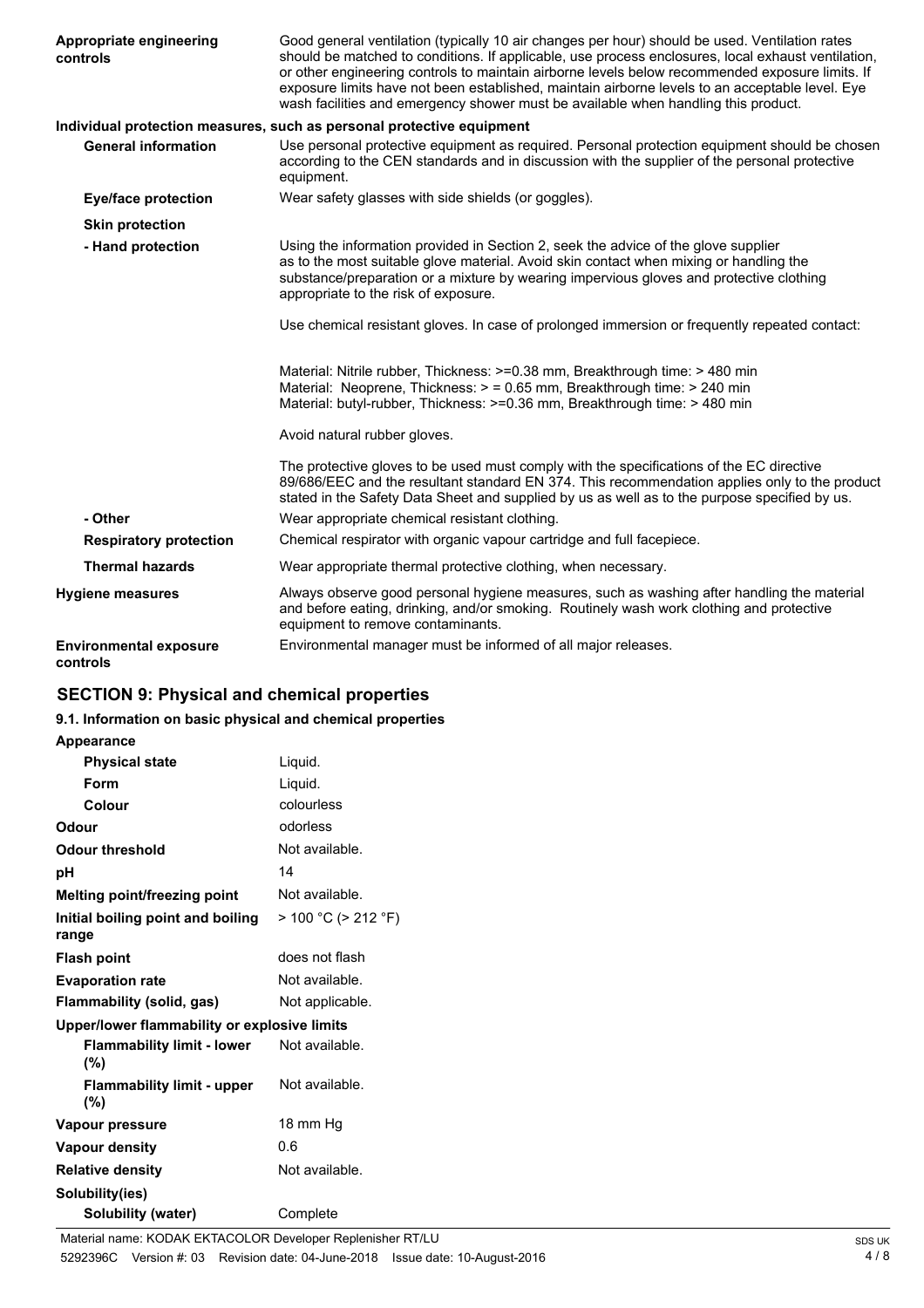| Solubility (other)                                | Not available. |
|---------------------------------------------------|----------------|
| <b>Partition coefficient</b><br>(n-octanol/water) | Not available. |
| <b>Auto-ignition temperature</b>                  | Not available. |
| <b>Decomposition temperature</b>                  | Not available. |
| <b>Viscosity</b>                                  | Not available. |
| <b>Explosive properties</b>                       | Not explosive. |
| <b>Oxidising properties</b>                       | Not oxidising. |
| 9.2. Other information<br><b>Specific gravity</b> | 1.37           |

## **SECTION 10: Stability and reactivity**

| 10.1. Reactivity                            | Reacts violently with strong acids. This product may react with oxidizing agents. May be corrosive<br>to metals. |
|---------------------------------------------|------------------------------------------------------------------------------------------------------------------|
| 10.2. Chemical stability                    | Material is stable under normal conditions.                                                                      |
| 10.3. Possibility of hazardous<br>reactions | Hazardous polymerisation does not occur.                                                                         |
| 10.4. Conditions to avoid                   | Contact with incompatible materials. Do not mix with other chemicals.                                            |
| 10.5. Incompatible materials                | Strong oxidising agents. Acids. Metals.                                                                          |
| 10.6. Hazardous<br>decomposition products   | No dangerous reaction known under conditions of normal use.                                                      |

## **SECTION 11: Toxicological information**

**General information** Occupational exposure to the substance or mixture may cause adverse effects.

#### **Information on likely routes of exposure**

| <b>Inhalation</b>   | May cause irritation to the respiratory system.                                                                                                                                                                                                   |
|---------------------|---------------------------------------------------------------------------------------------------------------------------------------------------------------------------------------------------------------------------------------------------|
| <b>Skin contact</b> | Causes skin irritation.                                                                                                                                                                                                                           |
| Eye contact         | Causes serious eye damage.                                                                                                                                                                                                                        |
| Ingestion           | Expected to be a low ingestion hazard. May cause burns of the gastrointestinal tract if swallowed.                                                                                                                                                |
| <b>Symptoms</b>     | Severe eye irritation. Symptoms may include stinging, tearing, redness, swelling, and blurred<br>vision. Permanent eye damage including blindness could result. May cause respiratory irritation.<br>Skin irritation. May cause redness and pain. |

#### **11.1. Information on toxicological effects**

| <b>Components</b>                                   | <b>Species</b>                                                    | <b>Test results</b> |  |
|-----------------------------------------------------|-------------------------------------------------------------------|---------------------|--|
| Potassium carbonate (CAS 584-08-7)                  |                                                                   |                     |  |
| Acute                                               |                                                                   |                     |  |
| <b>Dermal</b>                                       |                                                                   |                     |  |
| LD50                                                | Rat                                                               | > 2000 mg/kg        |  |
| <b>Inhalation</b>                                   |                                                                   |                     |  |
| <b>LC50</b>                                         | Rat                                                               | $> 4.96$ mg/l/4h    |  |
| Oral                                                |                                                                   |                     |  |
| LD50                                                | Rat                                                               | 1870 mg/kg          |  |
| Potassium hydroxide (CAS 1310-58-3)                 |                                                                   |                     |  |
| Acute                                               |                                                                   |                     |  |
| Oral                                                |                                                                   |                     |  |
| LD50                                                | Rat                                                               | $273$ mg/kg         |  |
| <b>Skin corrosion/irritation</b>                    | Causes skin irritation.                                           |                     |  |
| Serious eye damage/eye<br>irritation                | Causes serious eye damage.                                        |                     |  |
| <b>Respiratory sensitisation</b>                    | Based on available data, the classification criteria are not met. |                     |  |
| <b>Skin sensitisation</b>                           | Based on available data, the classification criteria are not met. |                     |  |
| Germ cell mutagenicity                              | Based on available data, the classification criteria are not met. |                     |  |
| Carcinogenicity                                     | Based on available data, the classification criteria are not met. |                     |  |
| <b>Reproductive toxicity</b>                        | Based on available data, the classification criteria are not met. |                     |  |
| Specific target organ<br>toxicity - single exposure | May cause respiratory irritation.                                 |                     |  |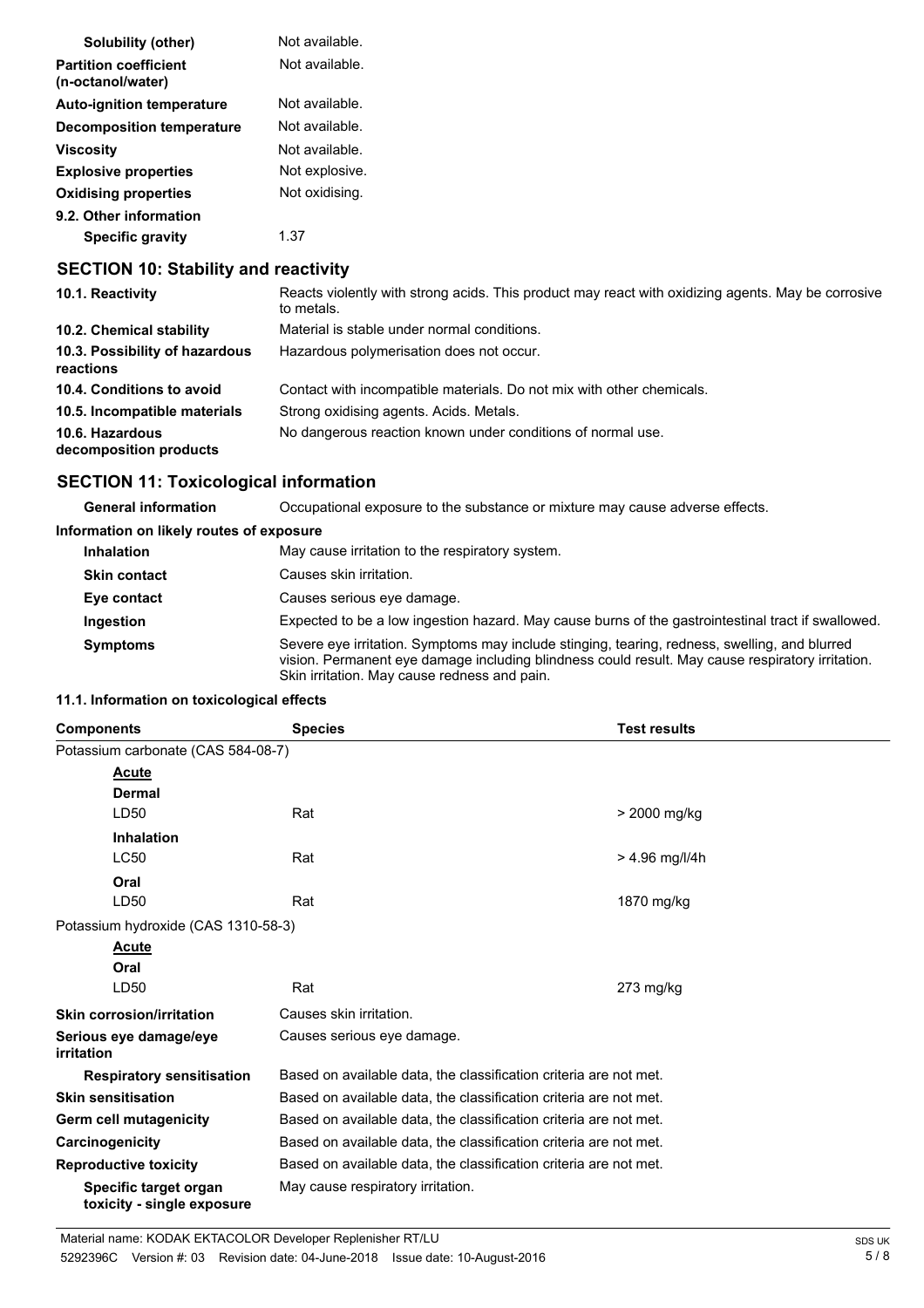| Specific target organ<br>toxicity - repeated<br>exposure  | Based on available data, the classification criteria are not met. |                                                      |                                                                   |                                                                                                                                                                                                                                                                                        |  |
|-----------------------------------------------------------|-------------------------------------------------------------------|------------------------------------------------------|-------------------------------------------------------------------|----------------------------------------------------------------------------------------------------------------------------------------------------------------------------------------------------------------------------------------------------------------------------------------|--|
| <b>Aspiration hazard</b>                                  |                                                                   |                                                      | Based on available data, the classification criteria are not met. |                                                                                                                                                                                                                                                                                        |  |
| <b>Mixture versus substance</b><br>information            | No information available.                                         |                                                      |                                                                   |                                                                                                                                                                                                                                                                                        |  |
| <b>Other information</b>                                  | Not available.                                                    |                                                      |                                                                   |                                                                                                                                                                                                                                                                                        |  |
| <b>SECTION 12: Ecological information</b>                 |                                                                   |                                                      |                                                                   |                                                                                                                                                                                                                                                                                        |  |
| 12.1. Toxicity                                            | environment.                                                      |                                                      |                                                                   | Based on available data, the classification criteria are not met for hazardous to the aquatic                                                                                                                                                                                          |  |
| <b>Components</b>                                         |                                                                   | <b>Species</b>                                       |                                                                   | <b>Test results</b>                                                                                                                                                                                                                                                                    |  |
| Potassium hydroxide (CAS 1310-58-3)                       |                                                                   |                                                      |                                                                   |                                                                                                                                                                                                                                                                                        |  |
| <b>Aquatic</b>                                            |                                                                   |                                                      |                                                                   |                                                                                                                                                                                                                                                                                        |  |
| Fish                                                      | LC50                                                              |                                                      | Western mosquitofish (Gambusia affinis) 80 mg/l, 96 hours         |                                                                                                                                                                                                                                                                                        |  |
| 12.2. Persistence and<br>degradability                    | Readily biodegradable.                                            |                                                      |                                                                   |                                                                                                                                                                                                                                                                                        |  |
| 12.3. Bioaccumulative potential                           | No data available.                                                |                                                      |                                                                   |                                                                                                                                                                                                                                                                                        |  |
| <b>Partition coefficient</b><br>n-octanol/water (log Kow) | Not available.                                                    |                                                      |                                                                   |                                                                                                                                                                                                                                                                                        |  |
| <b>Bioconcentration factor (BCF)</b>                      | Not available.                                                    |                                                      |                                                                   |                                                                                                                                                                                                                                                                                        |  |
| 12.4. Mobility in soil                                    | No data available.                                                |                                                      |                                                                   |                                                                                                                                                                                                                                                                                        |  |
| 12.5. Results of PBT<br>and vPvB<br>assessment            |                                                                   | Not a PBT or vPvB substance or mixture.              |                                                                   |                                                                                                                                                                                                                                                                                        |  |
| 12.6. Other adverse effects                               |                                                                   |                                                      |                                                                   | No other adverse environmental effects (e.g. ozone depletion, photochemical ozone creation<br>potential, endocrine disruption, global warming potential) are expected from this component.                                                                                             |  |
| <b>SECTION 13: Disposal considerations</b>                |                                                                   |                                                      |                                                                   |                                                                                                                                                                                                                                                                                        |  |
| 13.1. Waste treatment methods                             |                                                                   |                                                      |                                                                   |                                                                                                                                                                                                                                                                                        |  |
| <b>Residual waste</b>                                     |                                                                   |                                                      |                                                                   | This information is provided to assist users in the correct treatment and disposal of product,<br>product packaging and working solutions prepared and used to Kodak Alaris specifications.                                                                                            |  |
|                                                           |                                                                   |                                                      |                                                                   | Waste product and waste working solution should both be consigned for disposal as hazardous<br>waste with the European Waste Catalogue Code 20 01 17* Photochemicals. Dispose of product<br>and working solution in accordance with local/regional/national/international regulations. |  |
| <b>Contaminated packaging</b>                             |                                                                   | make up the working solution.                        |                                                                   | If thoroughly cleaned, preferably by rinsing at least three times with water, waste product<br>packaging may be consigned for recovery as non-hazardous waste with the European Waste<br>Catalog 15 01 06 Mixed Packaging. Whenever possible, minimize waste by using rinsing water to |  |
|                                                           |                                                                   | residues of or contaminated by hazardous substances. |                                                                   | All other waste product packaging contaminated by product should be consigned for disposal as<br>hazardous waste with the European Waste Catalogue Code 15 01 10 Packaging containing                                                                                                  |  |
| <b>EU</b> waste code                                      |                                                                   |                                                      | cleaned product packaging: 15 01 02 Plastic Packaging.            | Product and working solution: 20 01 17* Photochemicals. Contaminated product packaging: 15 01<br>10 Packaging containing residues of or contaminated by hazardous substances. Thoroughly                                                                                               |  |
| Disposal methods/information                              |                                                                   | local/regional/national/international regulations.   |                                                                   | Dispose of product, working solution and contaminated product packaging in accordance with                                                                                                                                                                                             |  |

## **SECTION 14: Transport information**

| <b>ADR</b>                       |                                                    |
|----------------------------------|----------------------------------------------------|
| 14.1. UN number                  | UN1814                                             |
| 14.2. UN proper shipping<br>name | Potassium hydroxide solution (Potassium hydroxide) |
| 14.3. Transport hazard class(es) |                                                    |
| <b>Class</b>                     | 8                                                  |
| <b>Subsidiary risk</b>           |                                                    |
| Label(s)                         | 8                                                  |
| Hazard No. (ADR)                 | 80                                                 |
| <b>Tunnel restriction code</b>   | F                                                  |
| 14.4. Packing group              | Ш                                                  |
| 14.5. Environmental hazards No.  |                                                    |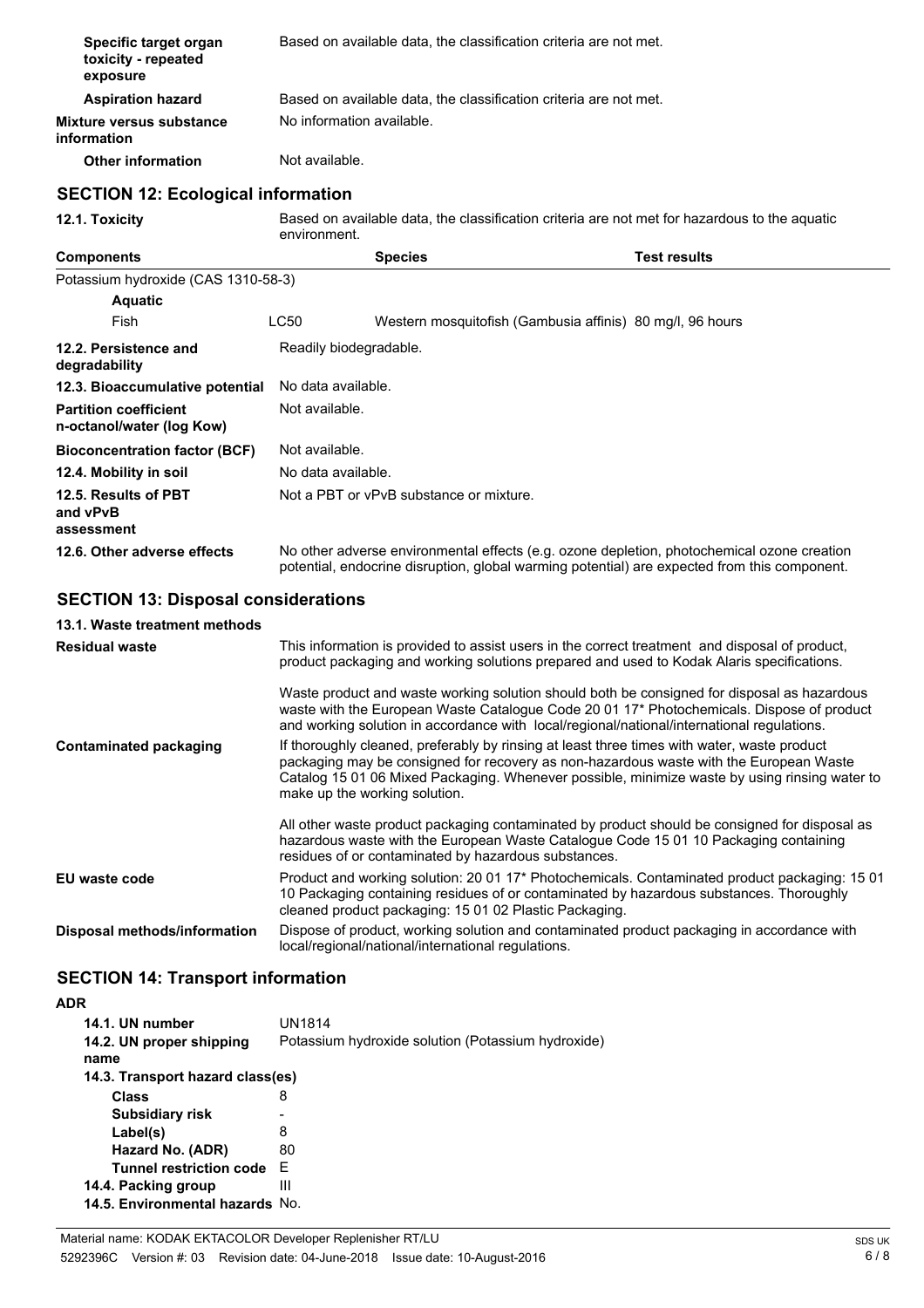|      | 14.6. Special precautions<br>for user                                          | Read safety instructions, SDS and emergency procedures before handling. |
|------|--------------------------------------------------------------------------------|-------------------------------------------------------------------------|
| IATA |                                                                                |                                                                         |
|      | 14.1. UN number                                                                | <b>UN1814</b>                                                           |
|      | 14.2. UN proper shipping                                                       | Potassium hydroxide solution                                            |
|      | name                                                                           |                                                                         |
|      | 14.3. Transport hazard class(es)                                               |                                                                         |
|      | <b>Class</b>                                                                   | 8                                                                       |
|      | <b>Subsidiary risk</b>                                                         |                                                                         |
|      | 14.4. Packing group                                                            | III                                                                     |
|      | 14.5. Environmental hazards No.                                                |                                                                         |
|      | <b>ERG Code</b>                                                                | 81                                                                      |
|      | 14.6. Special precautions                                                      | Read safety instructions, SDS and emergency procedures before handling. |
|      | for user                                                                       |                                                                         |
|      | <b>Other information</b>                                                       |                                                                         |
|      | Passenger and cargo<br>aircraft                                                | Allowed with restrictions.                                              |
|      | Cargo aircraft only                                                            | Allowed with restrictions.                                              |
| IMDG |                                                                                |                                                                         |
|      | 14.1. UN number                                                                | <b>UN1814</b>                                                           |
|      | 14.2. UN proper shipping<br>name                                               | POTASSIUM HYDROXIDE SOLUTION                                            |
|      | 14.3. Transport hazard class(es)                                               |                                                                         |
|      | <b>Class</b>                                                                   | 8                                                                       |
|      | <b>Subsidiary risk</b>                                                         |                                                                         |
|      | 14.4. Packing group                                                            | III                                                                     |
|      | 14.5. Environmental hazards                                                    |                                                                         |
|      | <b>Marine pollutant</b>                                                        | No.                                                                     |
|      | EmS                                                                            | $F-A, S-B$                                                              |
|      | 14.6. Special precautions<br>for user                                          | Read safety instructions, SDS and emergency procedures before handling. |
|      | 14.7. Transport in bulk<br>according to Annex II of Marpol<br>and the IBC Code | Not established.                                                        |
|      | ADR; IATA; IMDG                                                                |                                                                         |



## **SECTION 15: Regulatory information**

**15.1. Safety, health and environmental regulations/legislation specific for the substance or mixture EU regulations**

**Regulation (EC) No. 1005/2009 on substances that deplete the ozone layer, Annex I, as amended** Not listed.

- **Regulation (EC) No. 1005/2009 on substances that deplete the ozone layer, Annex II, as amended** Not listed.
- **Regulation (EC) No. 850/2004 On persistent organic pollutants, Annex I as amended** Not listed.
- **Regulation (EU) No. 649/2012 concerning the export and import of dangerous chemicals, Annex I, Part 1 as amended** Not listed.
- **Regulation (EU) No. 649/2012 concerning the export and import of dangerous chemicals, Annex I, Part 2 as amended** Not listed.
- **Regulation (EU) No. 649/2012 concerning the export and import of dangerous chemicals, Annex I, Part 3 as amended** Not listed.